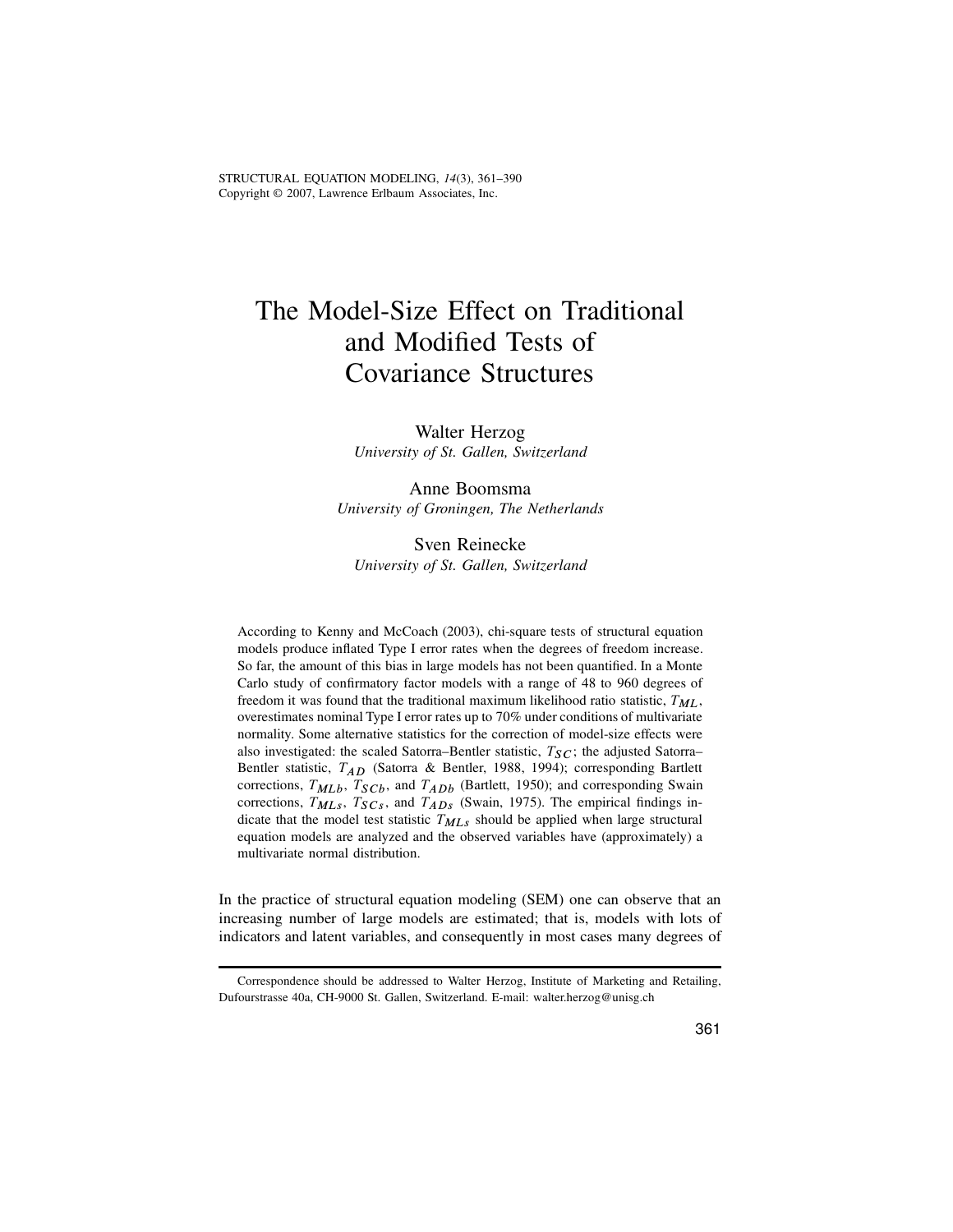# 362 HERZOG, BOOMSMA, AND REINECKE

freedom. This may raise a number of problems. First, it is not always possible and it is often too expensive to get large sample sizes needed to estimate such big models. Second, the distribution of the large number of observed variables involved can rarely be approximated by a multivariate normal density. Third, the combination of large models, relatively small sample sizes, and nonnormal data appears to be accountable for the inflated Type I error rates of the traditional maximum likelihood ratio test statistic,  $T_{ML}$ , for global model fit (see, e.g., Hoogland, 1999). The apparent consequence—which can be verified from the literature—is that in applied SEM, researchers increasingly rely on alternative fit measures rather than  $T_{ML}$ . Decisions and conclusions regarding model fit are frequently based on more popular statistics and fit indexes, applying partly subjective cutoff criteria. A brief outline of the goals of our study follows.

It is argued that the effect of model size, measured by the number of degrees of freedom  $d$  (cf. Kenny & McCoach, 2003), and its interaction with sample size requires more attention in applied research, because (a) the model-size effect makes investigators more reluctant to report  $p$  values of model fit statistics in their studies—even if of no single use—and (b) other popular statistics (e.g., the Tucker–Lewis index [TLI], and the root mean square error of approximation [RMSEA]) are affected by the inflated values of  $T_{ML}$  as well. Because relatively little is known about the effects of model size on familiar model test statistics, the first aim of our study is to quantify the impact of large model size on the finite sampling distribution of  $T_{ML}$  in SEM. In general, for the evaluation of model-size effects on model test statistics Type I error rates are of specific, although not of single importance.

Although not very obvious at first glance, a family of chi-square corrections introduced by Satorra and Bentler (1988, 1994) might be one promising approach to handle the model-size effect. Two of them are the scaled (mean-corrected) statistic,  $T_{SC}$ , and the *adjusted* (mean- and variance-corrected) statistic,  $T_{AD}$ (Satorra & Bentler, 1994, p. 407f), based on theoretical work by Bartlett (1937) and Satterthwaite (1941), respectively, and a classical paper by Box (1954). It is well known that these corrections have first and foremost been developed to make  $T_{ML}$  robust against effects of nonnormality. It should be noted, however, that Satorra and Bentler (2001) suggested (in their abstract) that their corrections might also work for small samples and large models, relative to distribution-free estimation methods, that is. In addition, the studies by Fouladi (2000) and Nevitt and Hancock (2004) provided empirical evidence that, relative to  $T_{ML}$ , these corrections might also improve small-sample performance even when the normality assumption is not violated at all. As large models need large sample sizes for the asymptotic properties of test statistics to hold (Muthén, 1993, p. 228), it is reasonable to assume that these statistics will also perform well in large models. Unfortunately, little is known about the finite-sample behavior of  $T_{SC}$  and  $T_{AD}$  in large models and about the interaction of sample-size and model-size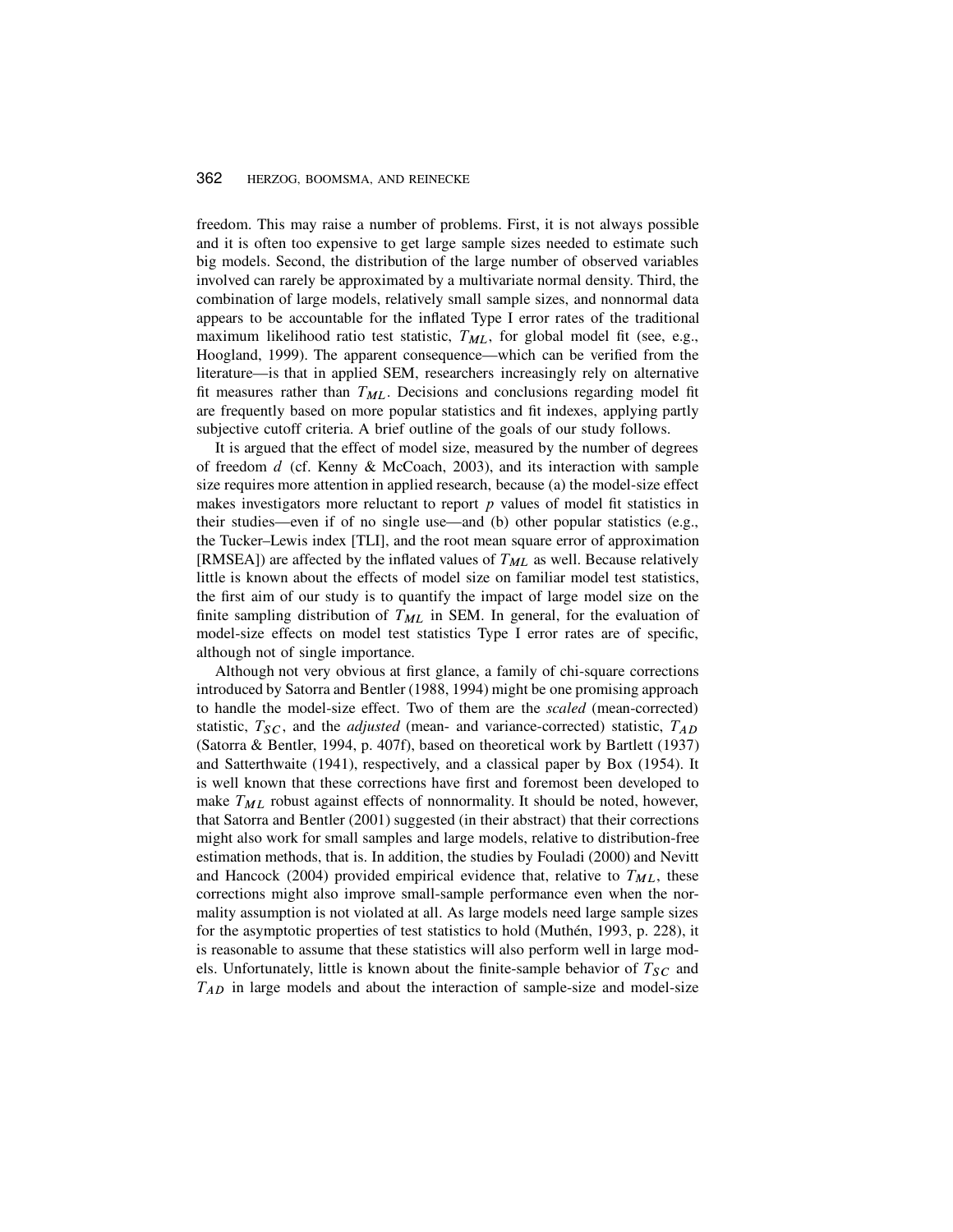effects. Therefore, our second aim is to check whether it is beneficial (focusing on Type I error rates as well as on complete distribution functions) to favor  $T_{SC}$  or  $T_{AD}$  over  $T_{ML}$  for the test of large models even under conditions of multivariate normality. In this study we do not consider analyses of nonnormal data because, as a baseline, a detailed investigation of the effect of increasing d under the normality assumption is needed first. Once more, we included the Satorra–Bentler statistics in our research design, not because of their wellknown performance for the nonnormal case (e.g., Hu, Bentler, & Kano, 1992), but because they seem to be promising for correcting model-size effects under normality conditions as well.

Another straightforward approach to attack the problem of model size is to compute the corresponding Bartlett corrections of the three model fit statistics,  $T_{MLb}$ ,  $T_{SCb}$ , and  $T_{ADb}$ , as proposed by Fouladi (2000) and more recently by Nevitt and Hancock (2004). Although Bartlett (1950) developed his type of corrections for exploratory factor modeling, these researchers found an acceptable performance under conditions of small sample size for general SEM as well. Because of the dependency of sample-size requirements on model size, as mentioned earlier, it is expected that these corrections might also work in large models. Because their behavior in large models is not precisely known, it is investigated whether these statistics turn out to be adequate corrections of model-size effects. Hence, our third aim is to investigate the Type I error rates produced by  $T_{MLb}$ ,  $T_{SCb}$ , and  $T_{ADb}$ , and to compare them to those of  $T_{ML}$ ,  $T_{SC}$ , and  $T_{AD}$ , respectively, in large models under conditions of multivariate normality.

A less well-known correction of  $T_{ML}$  has been developed by Swain (1975). According to Browne (1982), this approach "seem[s] to result in an improvement of the approximation of the chi-squared distribution" (p. 98). With the exception of the Monte Carlo study by Fouladi (2000), to our knowledge the finite-sample behavior of this statistic is undocumented. Fouladi found a good performance of the statistic, especially for small sample sizes. For similar reasons as for the Bartlett corrections, it could be claimed that the corresponding Swain corrections  $T_{MLs}$ ,  $T_{SCs}$ , and  $T_{ADs}$  might yield better Type I error rates compared to those of  $T_{ML}$ ,  $T_{SC}$ , and  $T_{AD}$ . Therefore, the fourth aim of this study is to investigate the performance of the Swain corrections in large models under multivariate normality.

In summary, the purpose of our study is (a) to investigate the bias in Type I error rates produced by  $T_{ML}$ ; (b) to compare the results of  $T_{ML}$  with those of  $T_{SC}$  and  $T_{AD}$ ; (c) to evaluate the performance of  $T_{MLb}$ ,  $T_{SCb}$ , and  $T_{ADb}$ ; and (d) to check whether the behavior of  $T_{MLs}$ ,  $T_{SCs}$ , and  $T_{ADs}$  is appropriate for testing covariance structure models with many degrees of freedom when multivariate normality assumptions hold.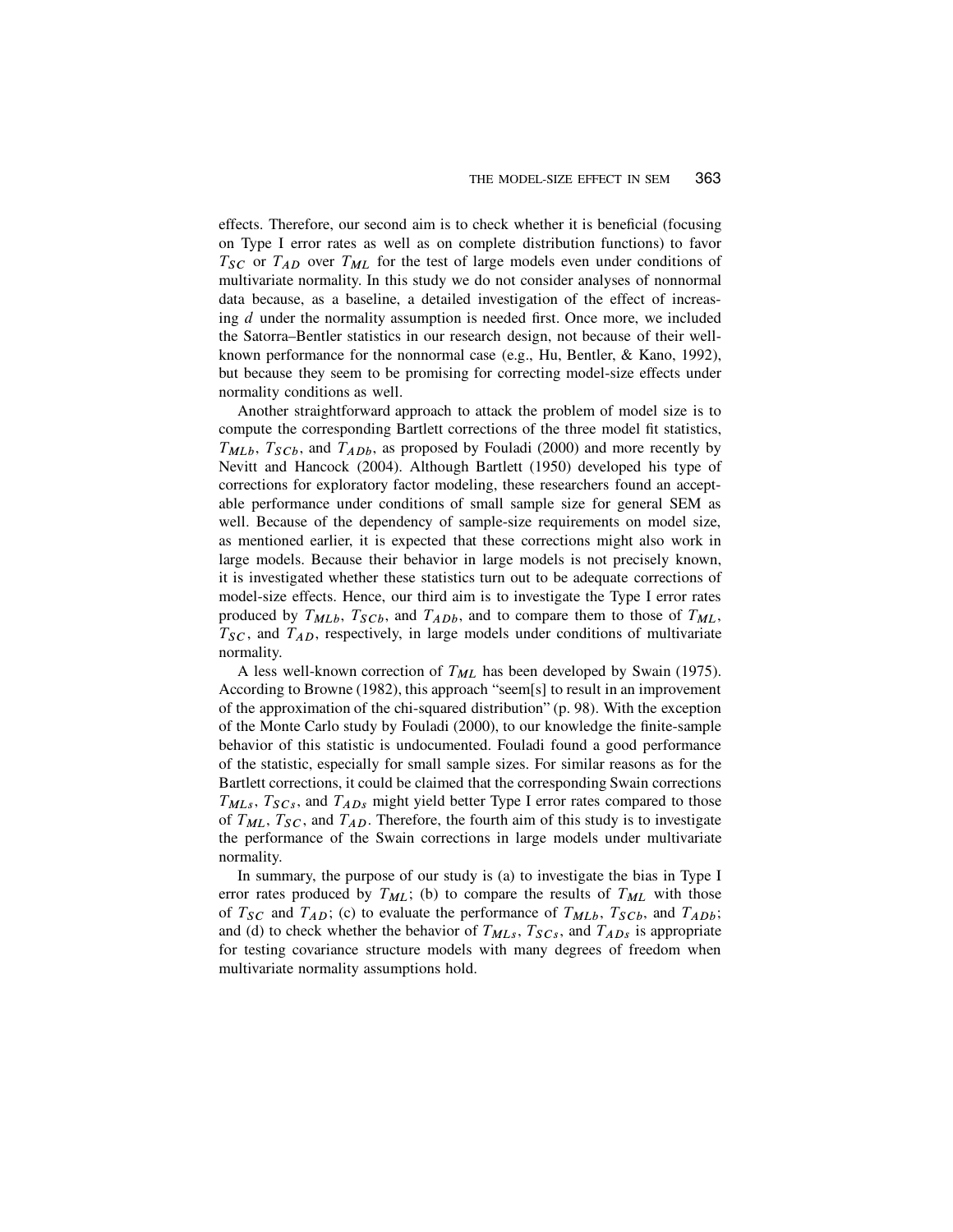# 364 HERZOG, BOOMSMA, AND REINECKE

Before we turn to the next section, it is emphasized that a careful investigation of  $T_{ML}$ ,  $T_{SC}$ , and  $T_{AD}$  in large models was demanded by several researchers (e.g., Hoogland, 1999; Kenny & McCoach, 2003; Muthén, 1993, p. 228; Muthén & Satorra, 1995). To our present knowledge, no systematic Monte Carlo study of the behavior of chi-square statistics in very large models exists, although the investigation of such models "will probably result in findings that are more disappointing regarding the chi-square statistic" (Hoogland, 1999, p. 51). As indicated before, an exception is a study on some fit measures (RMSEA, TLI, and the comparative fit index [CFI]) by Kenny and McCoach (2003). Two remarks on this first investigation of the behavior of fit statistics in large models can be made. First, the study aimed at two measures (CFI and TLI) with rather subjective cutoff criteria for model fit evaluation, not at the regular chi-square statistic for overall model fit. Second, in applied research, model decision criteria for the RMSEA are mainly based on practical experience (Browne & Cudeck, 1992, p. 239), which is not undisputable: Jöreskog (2005) favored a p value for the test of close fit associated with the RMSEA of at least 0.50.

The article is structured as follows. First, the test statistics under study are defined and the corresponding asymptotic theory is presented briefly. Second, research hypotheses are developed based on findings of previous simulation studies; that is, expectations regarding the behavior of the test statistics under study are formulated. Third, based on results from a Monte Carlo research design, the expectations are tested and consequences for applied research are deduced. The practical implications of our findings are further exemplified by correcting the fit of a large structural equation model that was published recently. Finally, some limitations of this study and directions of future research are briefly mentioned.

# TEST STATISTICS AND THEIR ASYMPTOTIC DISTRIBUTION

In this section, all test statistics under study are defined and the asymptotic theory underlying their distribution is summarized.

#### Likelihood Ratio Statistic

Consider p random variables **z**  $(p \times 1)$  with an empirical sample covariance matrix **S** ( $p \times p$ ) based on  $N = n + 1$  independent observations, and a population model of underlying relations among these variables with covariance structure  $\Sigma(\theta)$   $(p \times p)$ , where  $\theta$   $(t \times 1)$  is the vector of independent model parameters to be estimated. If the observed variables z follow a multivariate normal distribution, the sample covariance matrix S based on independently and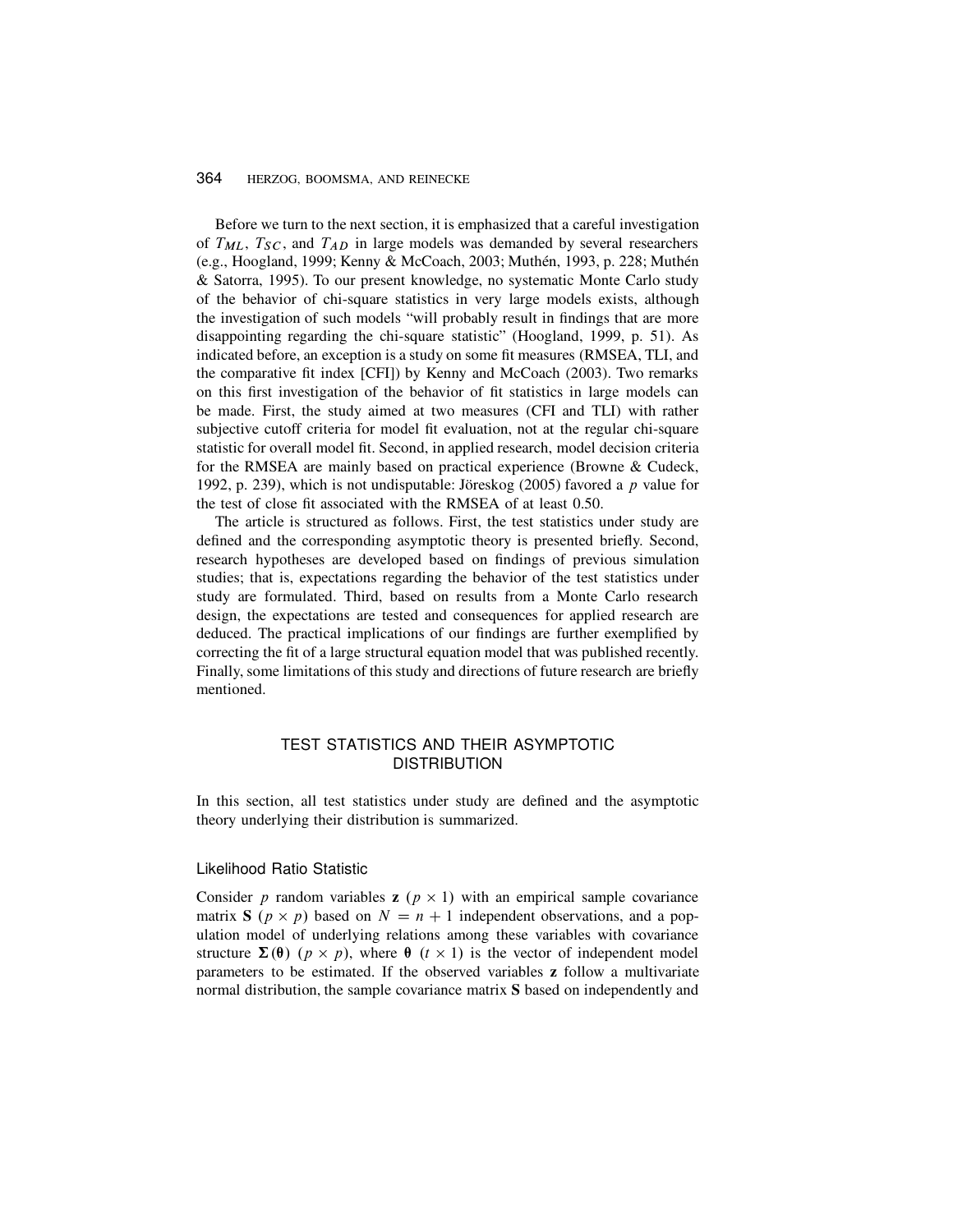identically distributed observations has a Wishart distribution (Anderson, 1958). The maximization of the corresponding log-likelihood function, conditional on the sample covariance matrix S, is equivalent to minimizing the function

$$
F_{ML}[\mathbf{S}, \Sigma(\mathbf{\theta})] = \log |\Sigma(\mathbf{\theta})| + \text{tr}[\mathbf{S}\Sigma(\mathbf{\theta})^{-1}] - \log |\mathbf{S}| - p, \quad (1)
$$

which is a discrepancy function as defined by Browne (1984, p. 64); log denotes the natural logarithm here. The parameter vector  $\theta$ , defining the minimum of  $F_{ML}[S, \Sigma(\theta)]$ , contains the so-called maximum likelihood estimates of  $\theta$ . Asymptotically, as  $N$  goes to infinity, the maximum likelihood estimates are normally distributed with expectation vector  $E(\hat{\theta}) = \theta$ , and asymptotic covariance matrix  $acov(\hat{\theta}, \hat{\theta}') = I^{-1}(\theta)$ , the inverted Fisher information matrix of order  $(t \times t)$ , which can be estimated (cf. Bollen, 1989, p. 109), yielding estimates of the standard errors of the t parameter estimates as well as estimated covariances between those parameter estimates.

Let  $\Sigma$  ( $p \times p$ ) denote the population covariance matrix of the p observed variables **z**,  $\Sigma(\theta_i)$  the population covariance matrix implied by a postulated model  $M_j$ , and let c be an "irrelevant constant" (Bollen, 1989, p. 263). One can then test the null hypothesis  $H_0 : \Sigma = \Sigma(\theta_0)$ ; that is, that the postulated model holds, with the corresponding log-likelihood function, evaluated at  $\theta_0 = \theta_0$ ,

$$
\log L_0 = \log L[\Sigma(\hat{\boldsymbol{\theta}}_0); \mathbf{S}] = -\frac{n}{2} \left\{ \log |\Sigma(\hat{\boldsymbol{\theta}}_0)| + \text{tr}[\mathbf{S}\Sigma^{-1}(\hat{\boldsymbol{\theta}}_0)] \right\} + \log c, \quad (2)
$$

against the alternative hypothesis  $H_1 : \Sigma = \Omega$ , where  $\Omega$  is any positive definite matrix, and by definition  $n = N - 1$ . If  $\Omega$  is set equal to the sample covariance matrix S, it follows that the log-likelihood function under  $H_1$  can be written as

$$
\log L_1 = \log L(\mathbf{\Omega}; \mathbf{S}) = -\frac{n}{2} \left[ \log |\mathbf{S}| + \text{tr}(\mathbf{S} \mathbf{S}^{-1}) \right] + \log c \tag{3}
$$

$$
= -\frac{n}{2} \left( \log |\mathbf{S}| + p \right) + \log c
$$

(for details, see, e.g., Anderson, 1958; Bollen, 1989, p. 263ff.). It can then be shown that under  $H_0$ , the distribution of the likelihood ratio statistic, defined as

$$
T_{ML} \equiv -2 \log \frac{L_0}{L_1} = -2 \log \frac{L[\Sigma(\hat{\theta}_0); S]}{L(\Omega; S)} = n F_{ML}[S, \Sigma(\hat{\theta}_0)], \qquad (4)
$$

converges with increasing sample size  $N = n + 1$  to a chi-square distribution with  $d = p(p+1)/2-t$  degrees of freedom (Wilks, 1938); the likelihood criterion  $\lambda = L_0/L_1$  in Equation 4 was introduced by Neyman and Pearson (1928). From Equations 1 and 4 it follows that the likelihood ratio test statistic,  $T_{ML}$ ,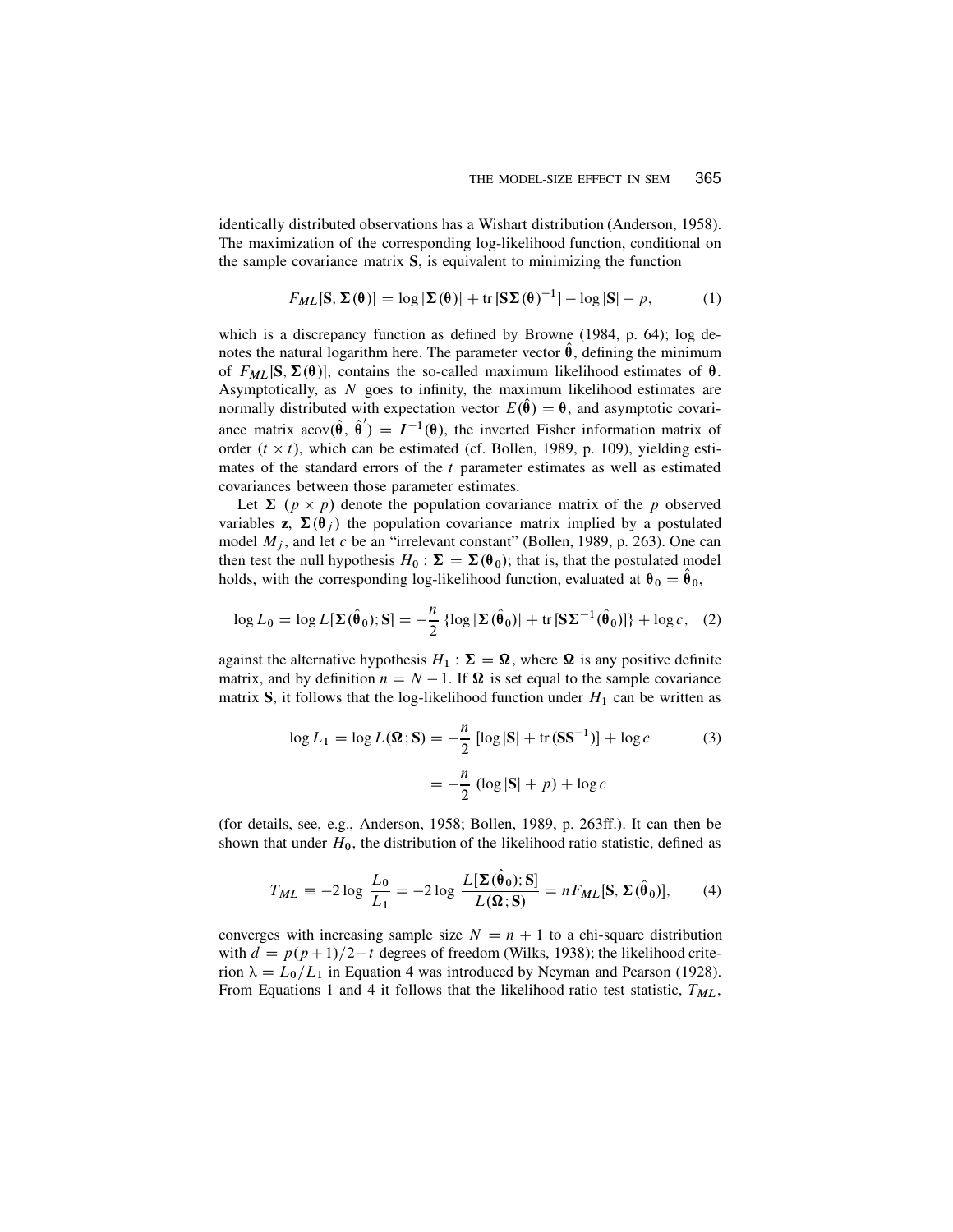is by definition  $n$  times the minimum of the maximum likelihood discrepancy function evaluated at  $\theta_0 = \theta_0$ . Hence, the likelihood ratio test statistic can be used to test whether the proposed model  $\Sigma(\theta_0)$  is implausible at a given level of significance. In practice, the behavior of this statistic depends, of course, on its robustness against violations of underlying assumptions (independent observations, multivariate normality with covariance structure  $\Sigma(\theta_0)$ , and a large sample size, mainly).

#### Satorra–Bentler Statistics

Because nonnormal data are very common in practice, Satorra and Bentler (1988, 1994) introduced two corrections to a family of model test statistics, aimed to yield distributional behavior that more closely follows the chi-square reference distribution that is used in structural equation model testing. Relative to distribution-free methods, these statistics can be useful when the sample size is small or the estimated model is large (Satorra & Bentler, 2001, p. 507). The corrections can, in principle, be applied to a family of test statistics, including the normal theory weighted least square model test statistic,  $T_{WLS_M}$ , as it is used in the LISREL program (see Jöreskog, Sörbom, Du Toit, & Du Toit, 2001, Appendix A). In this study, we only apply it to  $T_{ML}$ .

The mean-corrected, scaled statistic (Satorra & Bentler, 1988, 1994, p. 407) is defined as

$$
T_{SC} \equiv \frac{d}{\text{tr}(\mathbf{A})} T_{ML},\tag{5}
$$

where matrix  $A$  is a slightly complicated function of a matrix of first-order derivatives of the ML-discrepancy function to the parameters to be estimated and an estimate of the asymptotic covariance matrix of sample covariances (cf. Muthén, 2004, Equation 105). If the distribution of  $\bf{z}$  is elliptical, the scaling factor  $d/\text{tr}(A)$  in Equation 5 provides an estimate of the common relative kurtosis of z (Satorra & Bentler, 1994, p. 407), which implies a correction for nonnormality.

As usual, the test statistic  $T_{SC}$  is evaluated as having (approximately) a chisquare distribution with  $d = p(p + 1)/2 - t$  degrees of freedom. For certain distributions of the observed variables, for example, elliptical ones, the asymptotic distribution of  $T_{SC}$  is exactly chi-square with d degrees of freedom. In principle, however, the correction of  $T_{ML}$  involves a scaling to the correct mean, so that for general distributions asymptotically the first moment of the distribution of  $T_{SC}$  is matched to the number of degrees of freedom d. Under conditions of multivariate normality,  $T_{SC}$  has asymptotically an exact chi-square distribution with  $d$  degrees of freedom, because a multivariate normal density is also elliptical.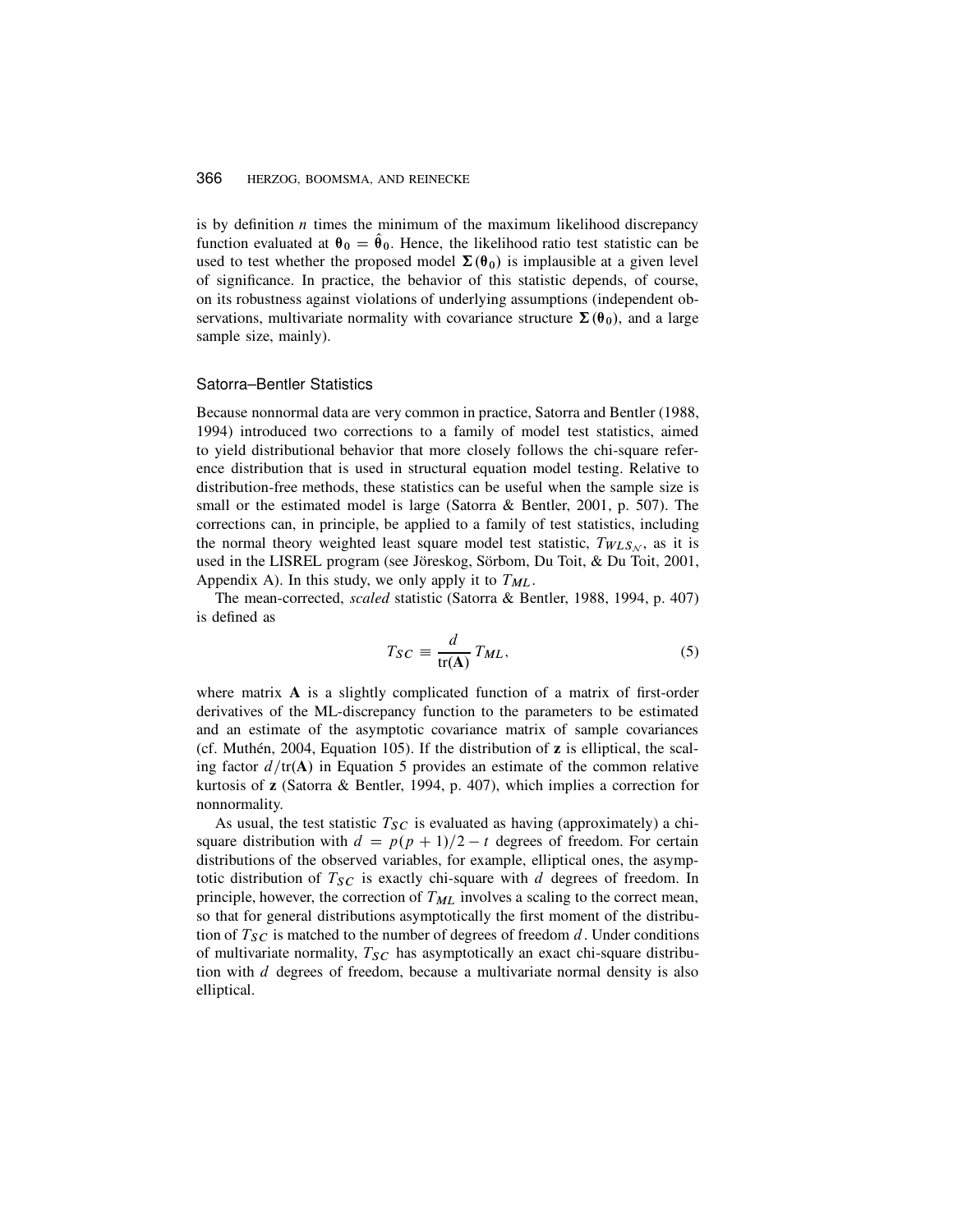Furthermore, Satorra and Bentler (1988, 1994, p. 408) used a procedure developed by Satterthwaite (1941, 1946) to correct not only for the mean but for the variance of  $T_{ML}$  as well. This is possible by an adjustment of the number of degrees of freedom to  $d'$ , which is the integer closest to a function of the matrix A (cf. Muthén, 2004, Equation 110): by definition

$$
d' = \operatorname{int}\left\{\frac{[\operatorname{tr}(A)]^2}{\operatorname{tr}(A^2)}\right\}.
$$
 (6)

It should be noted that the value of  $d'$  may vary from sample to sample. Substituting  $d'$  for  $d$  in Equation 5, we get (cf. Muthén, 2004, Equation 108):

$$
T_{AD} \equiv \frac{d'}{\text{tr(A)}} T_{ML},\tag{7}
$$

which is the *adjusted* chi-square test statistic; adjusted for mean and variance that is.

Again, for general distributions of observed variables,  $T_{AD}$  has asymptotically not an exact chi-square distribution with  $d'$  degrees of freedom, but it matches the first- and second-order moment of that distribution (Satorra & Bentler, 1994, p. 408). For multivariate normal observations,  $T_{AD}$  has asymptotically an exact chi-square distribution with  $d'$  degrees of freedom.

It should be stressed that if distributional assumptions or conditions for asymptotic robustness hold, both corrections of  $T_{ML}$  discussed in this section are "automatically inactive (asymptotically)" (Satorra & Bentler, 1994, p. 414). Notice, however, the adverb in parentheses: *asymptotically*. It has to be reemphasized, that  $T_{ML}$  also follows a chi-square distribution only asymptotically.

# Bartlett-Corrected Statistics

For exploratory factor analysis models (more specifically, for principal components models) Bartlett (1950, 1954) developed a correction of the chi-square test statistic for small sample sizes. In general, Bartlett's correction consists of multiplying  $-2 \log \lambda = n F_{ML}[S, \Sigma(\hat{\theta}_0)],$  where  $\lambda$  is the likelihood ratio criterion of Neyman and Pearson (1928), by a scale factor that results in a statistic having the same moments as  $\chi^2$ , ignoring quantities of order  $n^{-2}$  (cf. Lawley, 1956). As pointed out by Lawley (1956), this scaling device was first employed by Bartlett (1937).

From Equation 9, it can be seen that Bartlett's correction for unrestricted factor models is a function of the number of latent variables  $k$ , the number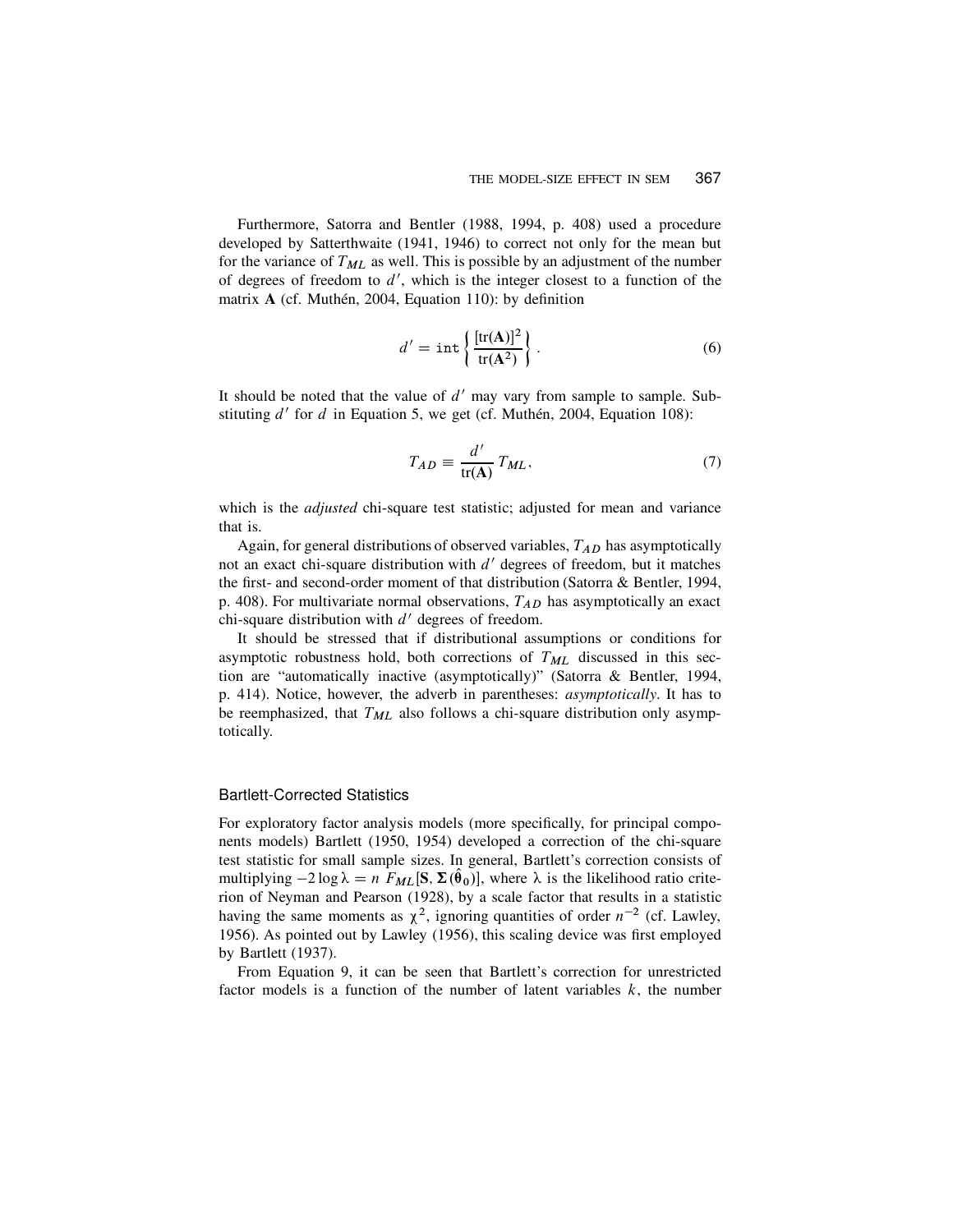of observed variables p, and the sample size  $N = n + 1$ . Fouladi (2000) and Nevitt and Hancock (2004) studied the Bartlett correction for the analysis of general structural equation models, and applied it to the three model test statistics discussed so far,  $T_{ML}$ ,  $T_{SC}$ , and  $T_{AD}$ . The corresponding Bartlett corrections for these statistics are defined as

$$
T_{MLb} \equiv b \; T_{ML} \; , T_{SCb} \equiv b \; T_{SC} \; , \; \text{and} \; T_{ADb} \equiv b \; T_{AD}, \tag{8}
$$

respectively, where

$$
b = 1 - \frac{4k + 2p + 5}{6n}.
$$
 (9)

It follows from Equations 8 and 9 that asymptotically the distribution of the Bartlett-corrected statistics matches the asymptotic distributions of  $T_{ML}$ ,  $T_{SC}$ , and  $T_{AD}$ , respectively. The specific form of Equation 9 was derived by Bartlett (1950, Equation 3) from expansion of a moment generating function. Independently, Box (1949) derived approximations of chi-square statistics for tests on correlation matrices identical to those of Bartlett.

# Swain-Corrected Statistics

As we have emphasized, the Bartlett correction in Equation 9 is the appropriate small-sample correction for exploratory or unrestricted factor models only. For general covariance structure models, Bartlett's correction is strictly speaking not appropriate. In fact, for each class of models a specific multiplier or correction factor would be needed. Because this is quite troublesome for applied researchers, Swain (1975) developed four small-sample corrections of  $T_{ML}$  for general covariance structure models. We only study the one that seemed most promising among those four; see also Browne (1982, p. 98), who claimed that Swain used "heuristic arguments" in proposing these correction factors. It should be noted in advance that Swain (1975) is very cautious about the applicability of the corrections he proposed: "For any particular model the worth of the forms suggested [correction factors of the form  $1 - k_1/n + O(n^{-2})$ , where  $k_1$  is a function of  $p$  and  $d$ ] would, of course, have to be carefully evaluated before routine application" (p. 78).

From their basic derivations it is clear that both Bartlett and Swain corrections should be considered as multiplying or scale factors of  $nF_{ML}[S, \Sigma(\hat{\theta}_0)]$ , not as multipliers of just the discrepancy function  $F_{ML}[\mathbf{S}, \Sigma(\hat{\theta}_0)]$ . Hence, it would be improper to suggest that these corrections can or should be interpreted as a modification of just the sample size.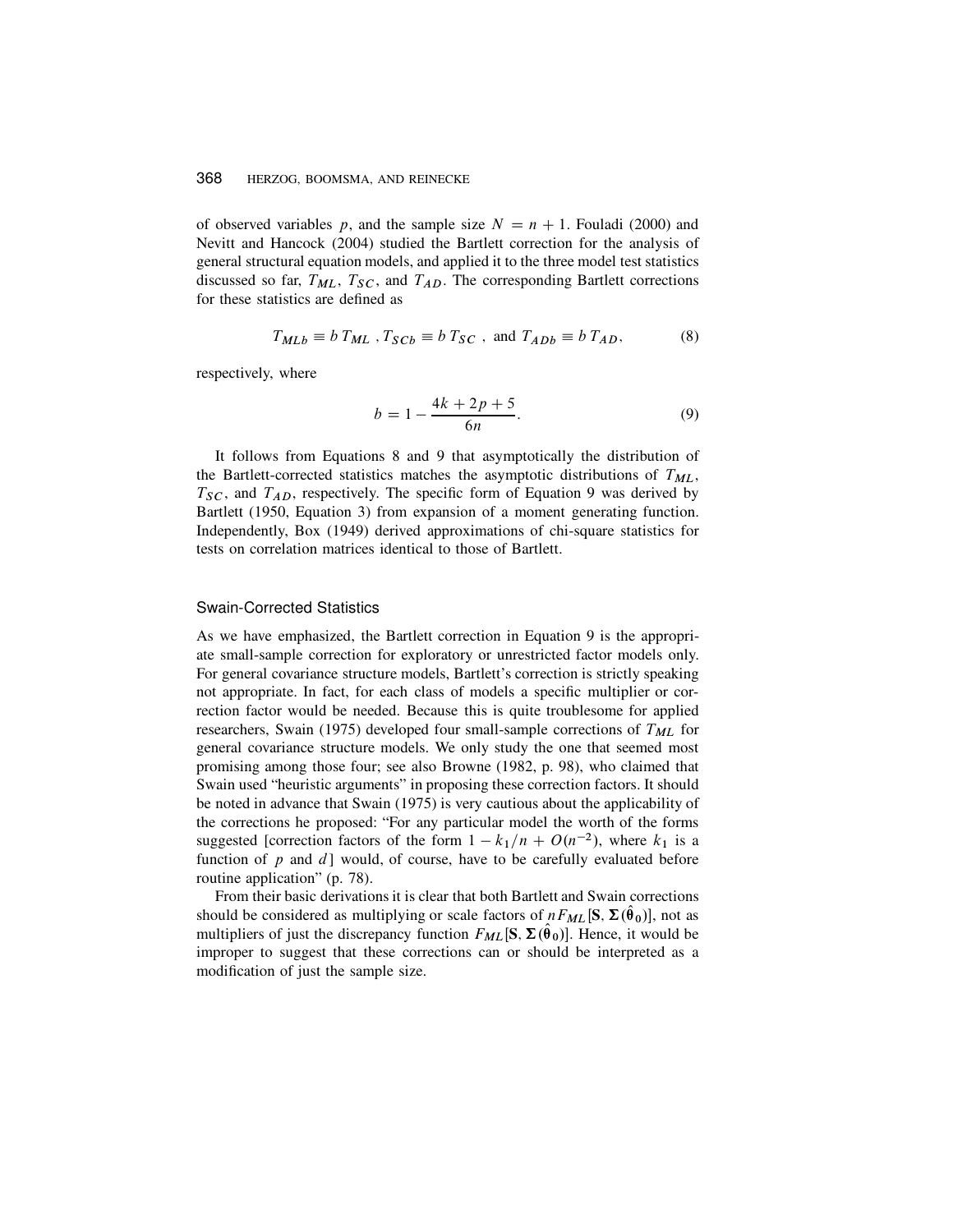For the special case of maximum likelihood estimation of structural equation models that are invariant under a constant scaling factor (cf. Browne, 1982, p. 77), the most promising small-sample correction of  $T_{ML}$  introduced by Swain (1975) is defined as

$$
s = 1 - \frac{p(2p^2 + 3p - 1) - q(2q^2 + 3q - 1)}{12dn},
$$
\n(10)

where

$$
q = \frac{\sqrt{1 + 4p(p+1) - 8d} - 1}{2},
$$
\n(11)

 $p$  is the number of observed variables,  $d$  is the number of degrees of freedom, and  $N = n + 1$  is the sample size, as before. Equations 10 and 11 correspond to Swain's (1975) Equations 4.14 and 4.10. The Swain corrections for the three test statistics  $T_{ML}$ ,  $T_{SC}$ , and  $T_{AD}$  are now, respectively, defined as

$$
T_{MLs} \equiv s \, T_{ML} \, , T_{SCs} \equiv s \, T_{SC} \, , \text{ and } T_{ADs} \equiv s \, T_{AD}. \tag{12}
$$

From Equation 10 it can be seen that Swain's correction is a function of  $p$ , d, and N. Because  $d = p(p+1)/2-t$ , Equations 10 and 11 can also be written as a function of t instead of  $d$ , along with  $p$  and  $N$ , of course (cf. Browne, 1982, p. 98).

It follows from Equations 10 and 12 that asymptotically the distributions of the Swain-corrected statistics match those of  $T_{ML}$ ,  $T_{SC}$ , and  $T_{AD}$ , respectively.

# EXPECTATIONS OF FINITE SAMPLE BEHAVIOR

In this section we discuss the expected finite sample performance of the nine statistics for global model fit in large models,  $T_{ML}$ ,  $T_{SC}$ ,  $T_{AD}$ ,  $T_{MLb}$ ,  $T_{SCb}$ ,  $T_{ADD}$ ,  $T_{MLs}$ ,  $T_{SCs}$ , and  $T_{ADS}$ , as defined previously. Statistical theory does not yield clear guidelines as to the choice among these statistics, nor does it help unequivocally to come up with proper, theory-based expectations about the issue under investigation (cf. Bentler & Yuan, 1999). In our case, the design of the study has two main factors, model size and sample size: The number of latent variables in the factor models ranges from 4 to 16, with three indicators for each latent variable, and the sample sizes are 200, 400, and 800 (details of the design are reported in the next section). In general it can be expected that the behavior of the model test statistics will improve with increasing sample size (consistent estimators, the functioning of asymptotic theory) for any given model size.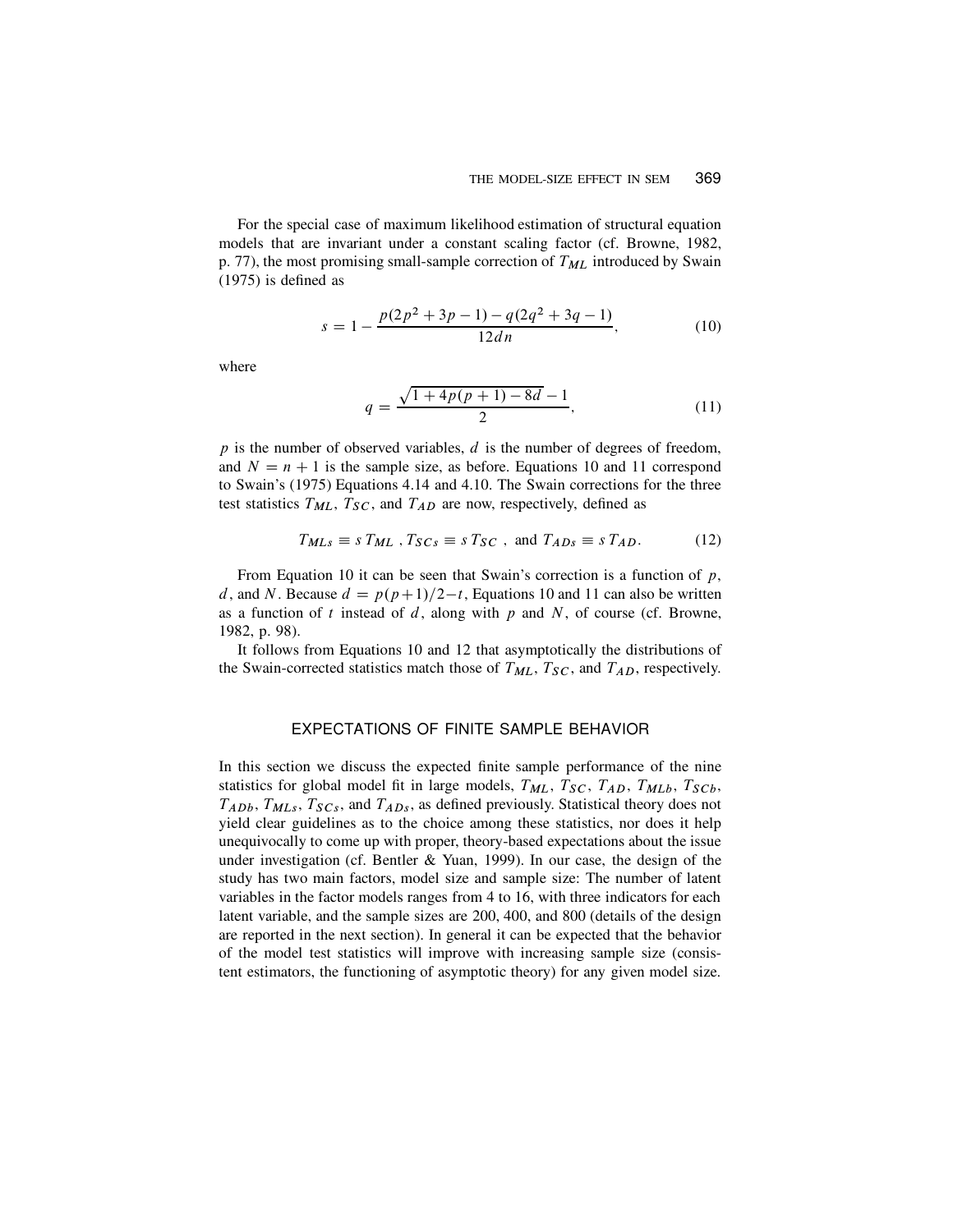# 370 HERZOG, BOOMSMA, AND REINECKE

Generally, it is also expected that the statistics will show improved behavior with decreasing model size for a given sample size. There exists empirical evidence and arguments for this claim. First, the results of a meta-analysis by Hoogland (1999, section 3.3) show that the performance of the chi-square model statistics improves with a decreasing number of degrees of freedom  $d$ . Second, there are several rules of thumb in the literature indicating that one might need a specific minimal number of observations for each observed variable or for each model parameter to be estimated. Such recommendations suggest that if the number of observed or latent variables increases, more observations are needed to obtain proper estimates. As to the comparison of the test statistics under study, statistical theory is not providing solid predictions for their finite sample behavior, but in most cases it is possible to contrive expectations about the results of our investigations from the findings of previous simulation studies.

#### Likelihood Ratio Statistic

Under conditions of multivariate normality, for test statistic  $T_{ML}$  Hoogland (1999) found a trend to an overrejection of true models for  $N < 400$ , and this tendency increased as models got larger. This finding is supported by other simulation studies with various designs (Curran, Bollen, Paxton, Kirby, & Chen, 2002; Hau & Marsh, 2004; Kenny & McCoach, 2003; Marsh, Hau, Balla, & Grayson, 1998). We therefore expect that the empirical rejection rates will be inflated more or less seriously for very large models.

# Scaled Satorra–Bentler Statistic

The studies by Hu, Bentler, and Kano (1992), Curran, West, and Finch (1996), Bentler and Yuan (1999), Hoogland (1999), Nevitt and Hancock (2001), and Hau and Marsh (2004) revealed that the test statistic  $T_{SC}$  produces even higher rejection rates than  $T_{ML}$  when multivariate normal variables are analyzed, and this liberal tendency increased with model size as well. Therefore, we expect that  $T_{SC}$  will perform worse than  $T_{ML}$  in large models under conditions of normality. The explanation for this expected tendency could very well be that  $T_{SC}$  requires the estimation of the asymptotic covariance matrix of sample covariances, which involves estimation of fourth-order moments and the computation of the inverse of often huge matrices.

## Adjusted Satorra–Bentler Statistic

There is not a great deal of information about the finite sample behavior of  $T_{AD}$ in the literature. In a recent Monte Carlo investigation, Asparouhov (2005) found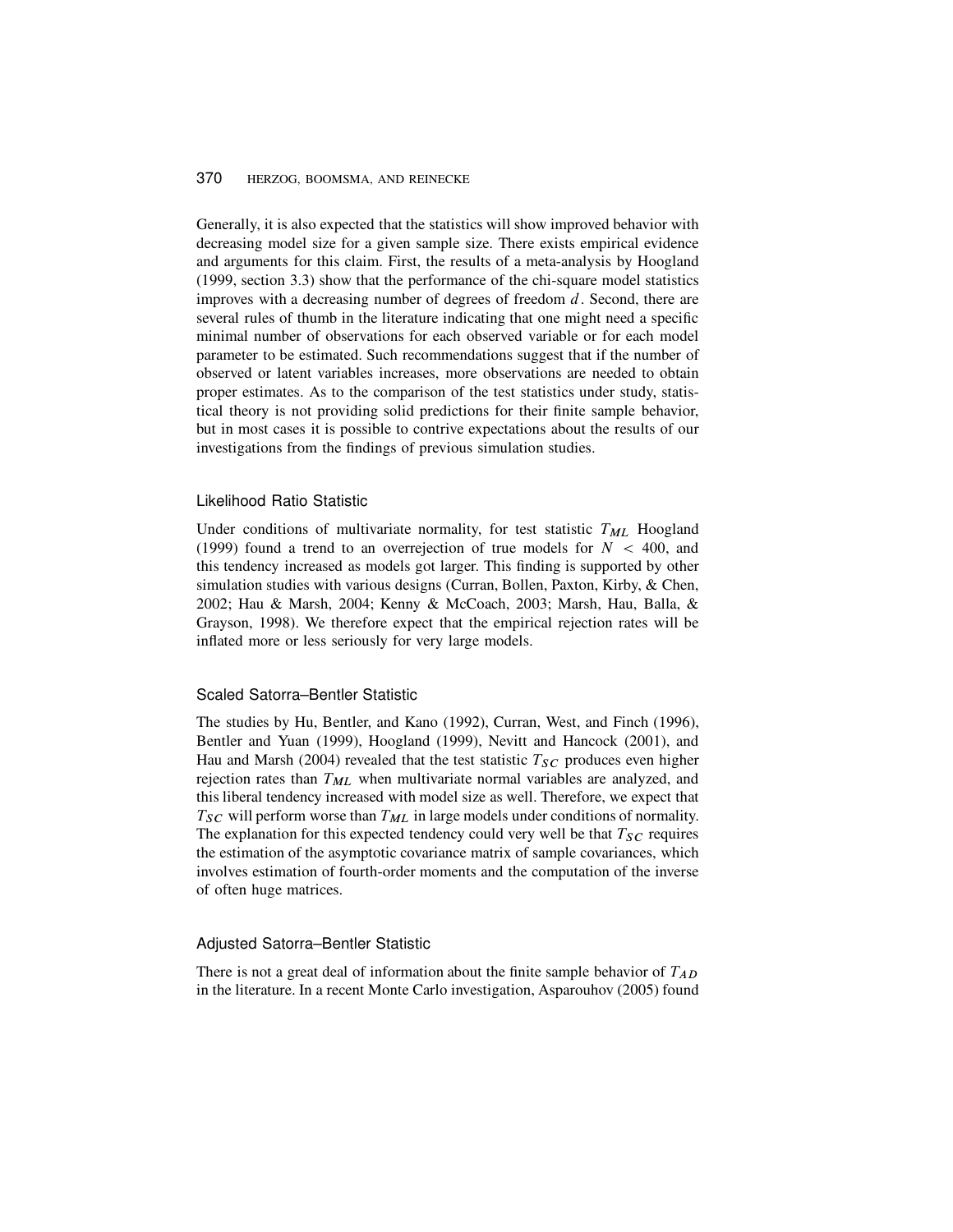the adjusted chi-square statistic to have excellent Type I error rates compared to  $T_{ML}$  and  $T_{SC}$ . Fouladi (2000) conducted an extensive simulation study with 12 different test statistics and found  $T_{AD}$  to outperform all other statistics with respect to Type I error rate "under more general nonnormal distributional conditions" (p. 400; cf. p. 371, Table 1). She concluded that  $T_{AD}$  "shows the most rapid convergence to the nominal level and as such can be used with smaller samples than the other procedures" (p. 401). We therefore expect that  $T_{AD}$  will outperform  $T_{ML}$  and  $T_{SC}$  in large models.

## Bartlett-Corrected Statistics

Fouladi (1999, 2000) and Nevitt and Hancock (2004) examined the performance of Bartlett corrections in the context of SEM. The results of Nevitt and Hancock, in particular, indicate that  $T_{MLb}$ ,  $T_{SCb}$ , and  $T_{ADb}$  tend to underestimate the nominal levels when  $N$  decreases and when  $d$  increases. Based on this finding, it is reasonable to expect that the Bartlett corrections will clearly underestimate the nominal error levels, when the model to be analyzed is larger than the models studied by Nevitt and Hancock (2004), which ranged between  $d = 85$ and  $d = 196$ .

#### Swain-Corrected Statistics

To our knowledge, the only study on the Swain correction is the Monte Carlo investigation by Fouladi (2000). For the analysis of covariance structures, she found that "the normal theory procedures with the best small sample Type I error control under conditions of extremely mild distributional nonnormality were  $[\cdots]$  the 0-factor Bartlett rescaling or Swain rescaling of the standard ML covariance structure analysis test statistic" (p. 400). Unfortunately, she only investigated very small models with no more than 12 variables. However, as discussed earlier in the introductory section, it seems legitimate to expect an improved performance of the Swain statistics compared to  $T_{ML}$  in large models because of its favorable small-sample properties.

#### Summary

In summary, it is expected that  $T_{AD}$  will perform better than  $T_{ML}$ , and that  $T_{ML}$ will be more accurate than  $T_{SC}$  for large models under conditions of multivariate normality. We do not have much information about the Bartlett and the Swain statistics, but it seems reasonable to expect an improved performance compared to  $T_{ML}$  when the number of degrees of freedom increases.

Although we formulated expectations based on empirical findings from the literature mainly, our study has a partly explorative character. Where appropriate,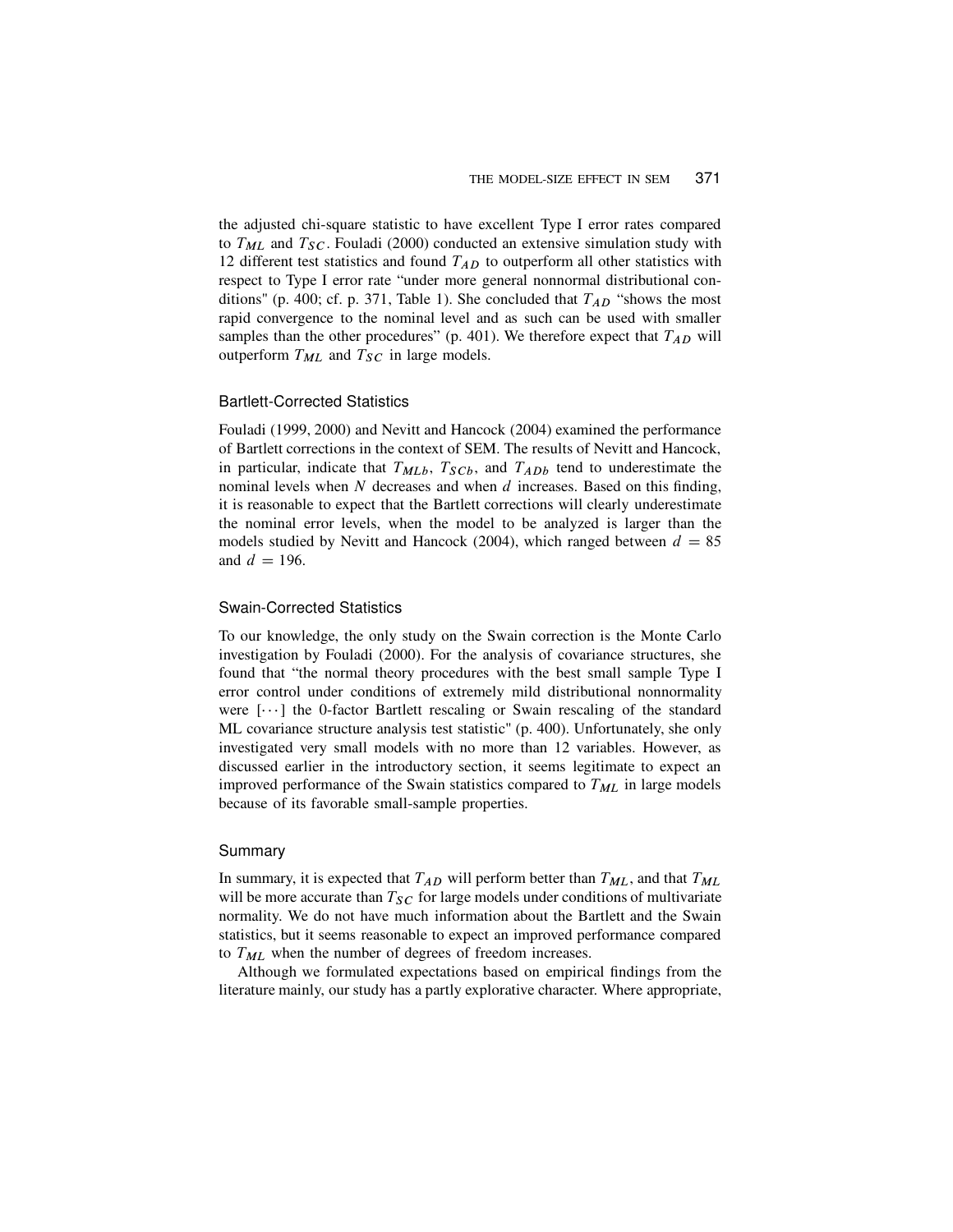published results are revalidated by our investigations, but we seek to elaborate and to generalize them to large structural equation models.

# MONTE CARLO DESIGN

#### Sample Size Conditions

Sample sizes of 200, 400, and 800 are used. It can be problematic to investigate sample sizes of  $N < 200$  because it is well known that estimates of parameters and standard errors may be biased seriously. Also, nonconvergence problems and Heywood cases are more likely to occur for such small sample sizes (Boomsma, 1982, pp. 171, 1985; Boomsma & Hoogland, 2001). In practice, getting more observations than 800 is not always possible or too expensive.

#### Population Models and Model Size

Most Monte Carlo studies reported in the literature examined very small population models; see, for example, Asparouhov (2005) and Fouladi (2000). As for the factor models in Hoogland's (1999) meta-analysis,  $d$  ranged from 2 to 98. For our study, it was decided to restrict the population models to confirmatory factor analysis (CFA) models, because in practice these measurement models are most widely applied.

In general, a factor model without an intercept term is defined as  $z = \Lambda \xi + \delta$ , where **z**  $(p \times 1)$  is a vector of observed variables,  $\Lambda$   $(p \times k)$  a matrix of factor loadings on k common factors  $\xi_1, \xi_2, \ldots, \xi_k$ , and  $\delta$   $(p \times 1)$  a vector with unique scores (measurement error), where  $E(\xi) = 0$ ,  $E(\delta) = 0$  and  $\delta$  is uncorrelated with  $\xi$ . Under the usual assumptions, the population covariance matrix of  $z$  has the form  $\Sigma = \Lambda \Phi \Lambda' + \Psi$ , where  $\Phi = E(\xi \xi')$ , and  $\Psi = E(\delta \delta')$  is a diagonal matrix with unique score or error variances.

To study a variety of model sizes, the number of factors  $k$  was set at 4, 6, 8, 10, 12, 14, and 16. Each factor has three indicators, so the number of observed variables p ranges from 12 to 48. To achieve identifiable models, the variance of each latent construct was fixed to the value of one. Furthermore, the population factor loadings were set to 0.70 and the error variance to 0.51 for each indicator. The correlation between each pair of factors was set to 0.30. Table 1 gives an overview of characteristics of the seven factor models.

#### Number of Replications

A total number of  $NR = 1,200$  replications was used. Although 300 replications would have been a "reasonable trade off between precision, and the amount of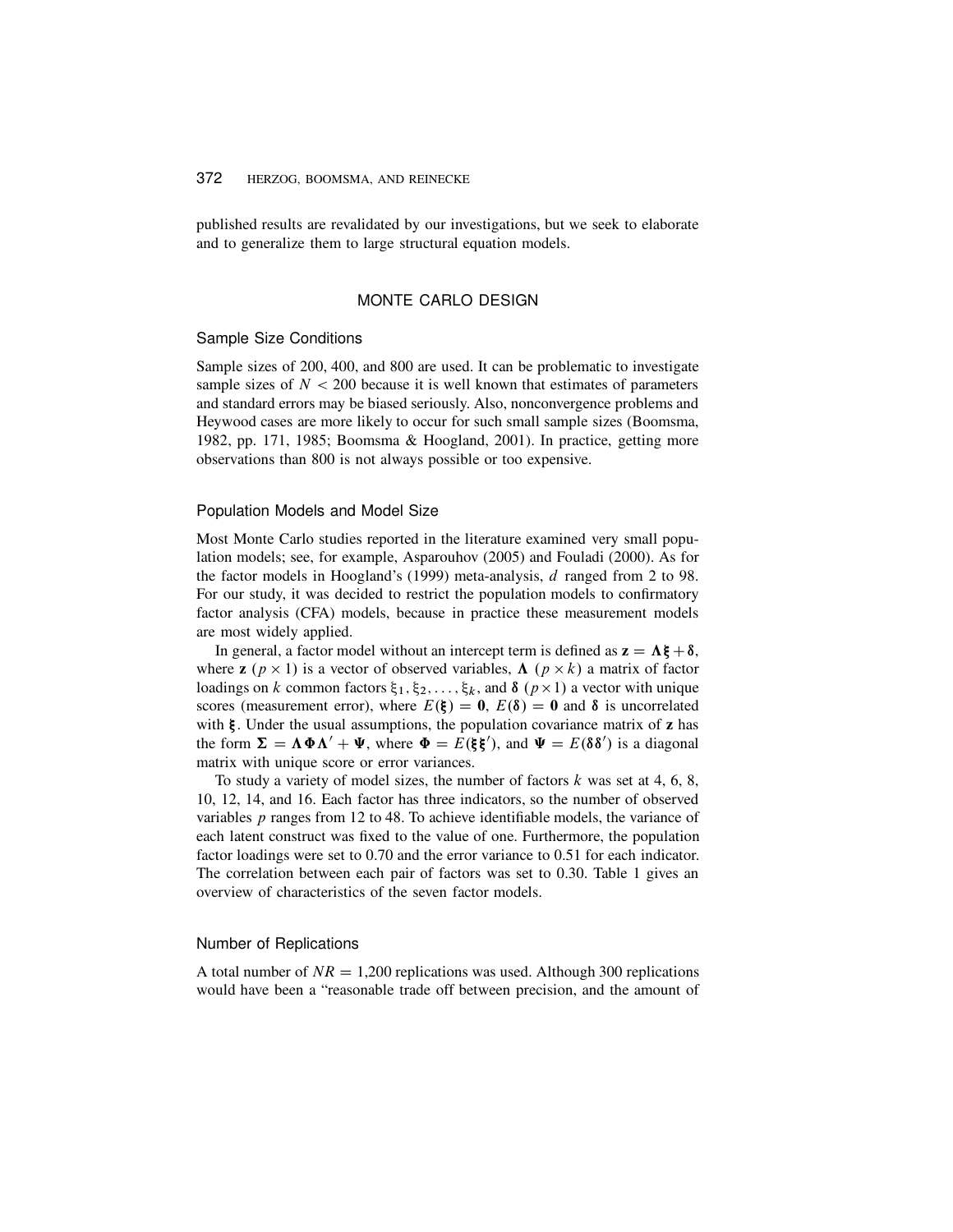# THE MODEL-SIZE EFFECT IN SEM 373

|                |                  |       |     |     | Seed      |           |           |  |  |
|----------------|------------------|-------|-----|-----|-----------|-----------|-----------|--|--|
| k              | $\boldsymbol{p}$ | $p^*$ | t   | d   | $N = 200$ | $N = 400$ | $N = 800$ |  |  |
| $\overline{4}$ | 12               | 78    | 30  | 48  | 77703570  | 49330350  | 71578326  |  |  |
| 6              | 18               | 171   | 51  | 120 | 83444508  | 39023988  | 68738111  |  |  |
| 8              | 24               | 300   | 76  | 224 | 16159776  | 44724671  | 97116941  |  |  |
| 10             | 30               | 465   | 105 | 360 | 71034416  | 06466931  | 85864123  |  |  |
| 12             | 36               | 666   | 138 | 528 | 56460497  | 36267030  | 98682926  |  |  |
| 14             | 42               | 903   | 175 | 728 | 64459199  | 07380304  | 07013316  |  |  |
| 16             | 48               | 1176  | 216 | 960 | 48795874  | 79583898  | 23965379  |  |  |

TABLE 1 Overview of Factor Models of the Monte Carlo Design and Seed Values for Data Generation

*Note. k* is the number of factors;  $p = 3k$  the number of observed variables;  $p^* = p(p+1)/2$ the number of independent elements of S; t the number of parameters to be estimated;  $\hat{d} = p^* - t$ the number of degrees of freedom.

information to be handled" (Hoogland, 1999, p. 59), it was decided to use four times as many replications to lower the standard error of percentages presented in Tables 2, 3, and 4 (see next section). For example, under the null hypothesis that the nominal value of a 5% significance level holds, the standard error of the percentages reported in the cells of these tables equals 0.629%, where it would have been twice as large if only 300 replications had been used.

#### Data Generation and Model Estimation

Multinormal variables were generated to isolate the effect of model size (and sample size) on the test statistics, and to set a normal baseline for comparison with nonnormal data in future research. The population covariance matrix of these normal variables is defined by the population factor structure of the models under study:  $\Sigma(\theta_i)$ ,  $j = 1, 2, ..., 7$ . Both the generation of the sample data and the estimation of the models was performed using the Mplus software program (Version 3.11; Muthén & Muthén, 2004). The seed values for the pseudo-random draws of samples from the multivariate normal population distributions for each cell in the design are listed in Table 1. The starting values for the model parameter estimates were fixed at their population values.

The factor models were estimated using the primary estimation setting of maximum likelihood (ML) in Mplus. For the mean-adjusted and mean- and variance-adjusted estimation of the chi-square statistic, the estimation option in Mplus was MLM and MLMV, respectively, which are both maximum likelihood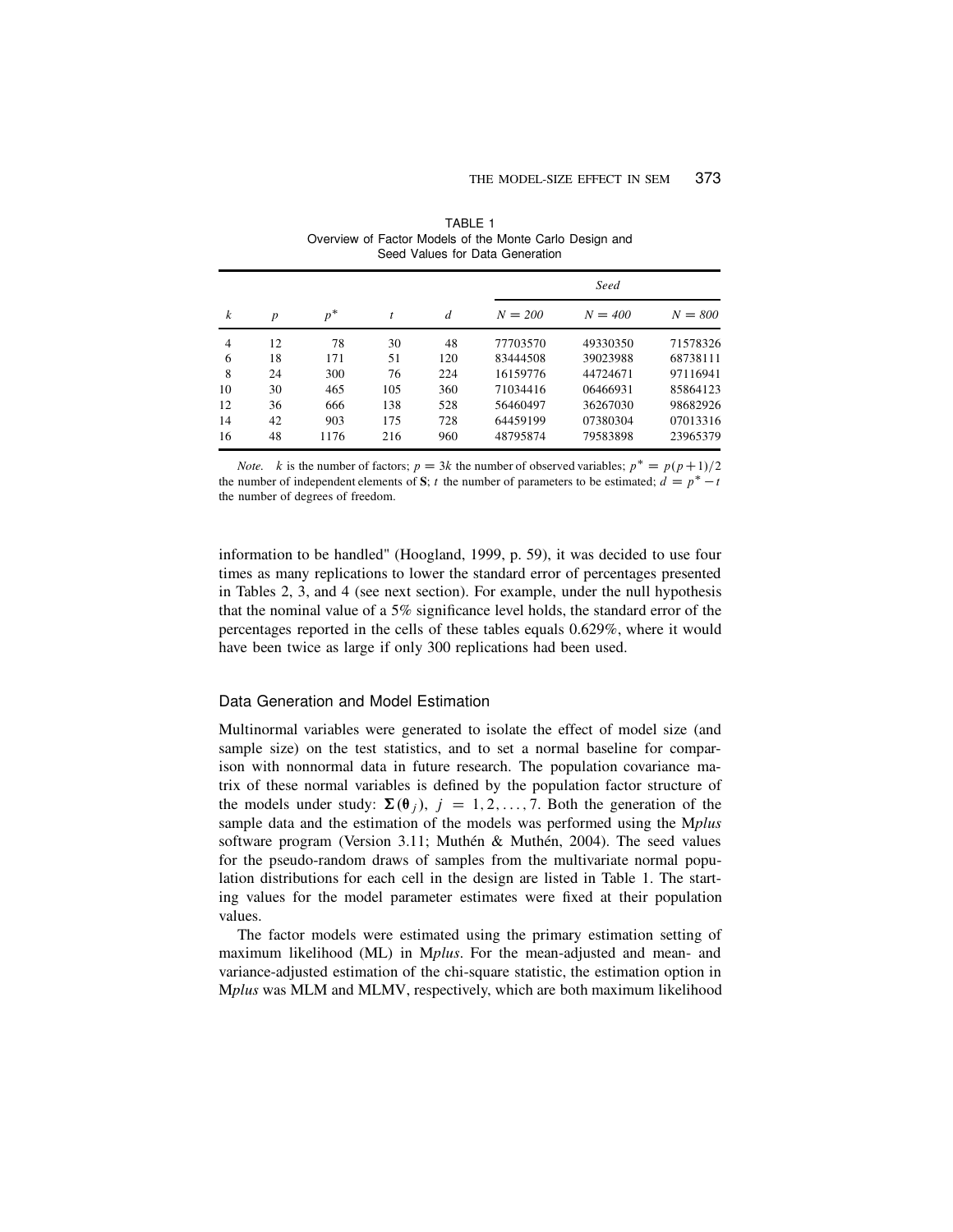# 374 HERZOG, BOOMSMA, AND REINECKE

procedures. For the statistical analyses of the generated model estimates, R software (Version 2.1.1) was used (see, e.g., Venables & Smith, 2005).

#### **Statistics**

The sampling distributions of the nine test statistics based on the 1,200 replications were observed. First, the empirical rejection rates on the 5% Type I error level were inspected. A tolerable rejection rate is defined here as one that falls in the two-sided 99% adjusted Wald confidence interval estimate, calculated as [3.5, 6.8]; see Agresti and Coull (1998). If the observed rejection rate falls outside this interval, it is concluded that the population rejection rate differs from 0.05; that is, rejecting the null hypothesis that the population rejection rate equals 0.05, using a 1% significance level. A 99% interval estimate was chosen because of the large number of replications, hence slightly reducing the power of the test compared to a 95% interval estimate.

Second, by means of a one-sample Kolmogorov–Smirnov test (e.g., Birnbaum, 1952) it was tested at a 1% significance level whether the empirical sampling distributions of the fit statistics follow the proper theoretical chi-square distribution. Because the value of the number of degrees of freedom for ADbased test statistics varies over sample covariance matrices, the rounded mean value over 1,200 replications was used as the number of degrees of freedom of the theoretical chi-square distribution. In Tables 2 through 7, this rounded mean value is shown in brackets in column 12; in all cases it was equal to the median value of d'. In addition, selected PP and QQ plots (percentile-percentile and quantile-quantile plots), were used to illustrate the findings, so as to provide a visual reply to the question: How do the deviations from the theoretical chisquare distributions look?

Information about the discrepancies between empirical and theoretical distributions of test statistics, by means of both Kolmogorov–Smirnov tests and PP and QQ plots, is reported here for two reasons. First, 5% Type I error rates are quite arbitrary; sometimes  $1\%$  or  $10\%$  significance levels might be preferred. Second, in applied research  $p$  values of estimated model fit statistics are reported quite often, especially if in favor of the postulated model. If we had confined ourselves to rejection rate behavior at a 5% significance level, not only would it be difficult to generalize results to other significance levels, but also, and more important, no information about the empirical distribution function of the statistics as compared to the theoretical chi-square distribution would have been obtained.

In the statistical analyses, all 1,200 replications were used for all cells in the design, because no convergence problems and no improper solutions occurred in model estimation.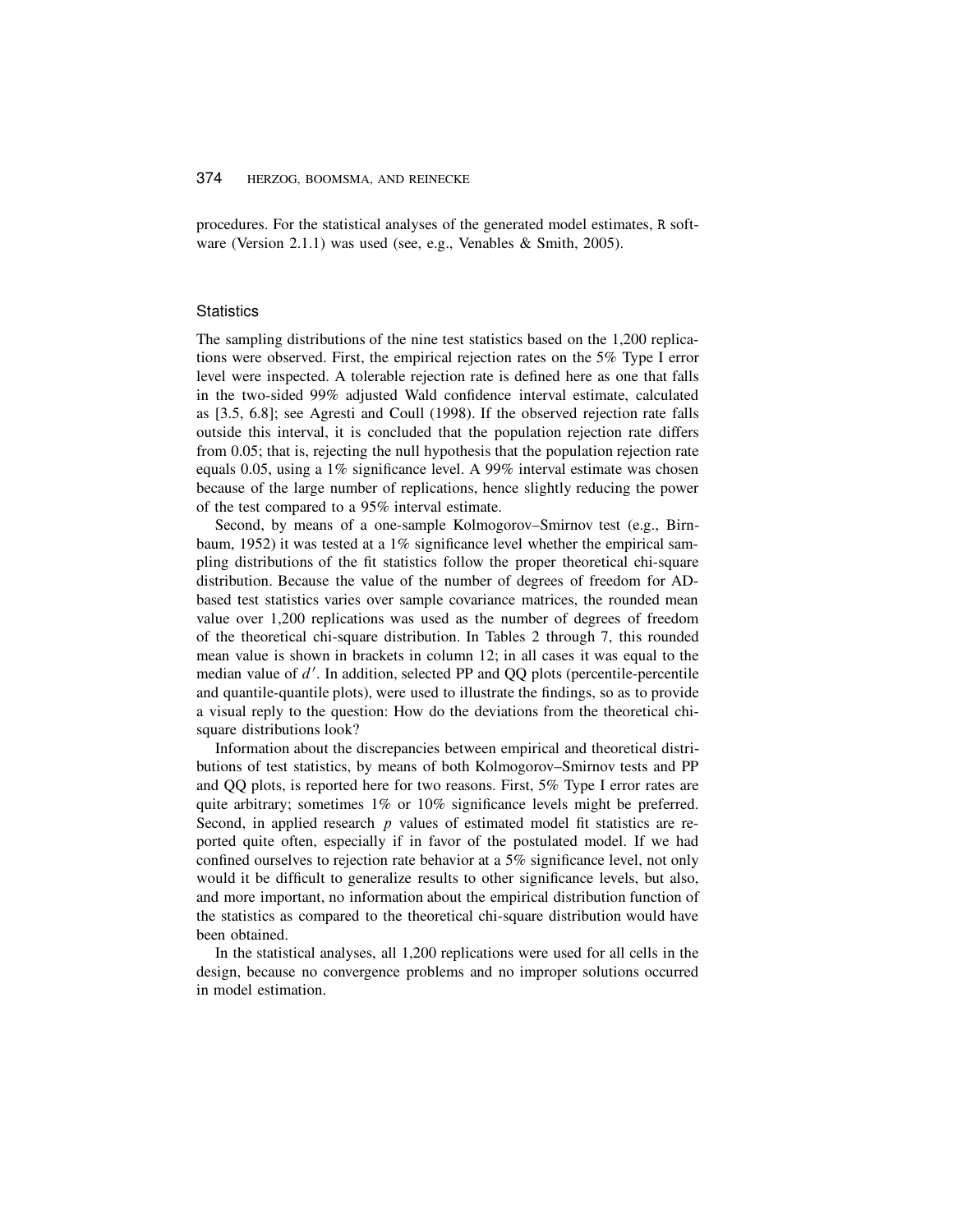# FINDINGS AND RECOMMENDATIONS

In this section, we first focus on the empirical rejection rates of the nine test statistics for model fit and compare them with the rejection rates predicted by asymptotic theory. Second, the sampling distributions of the test statistics are compared to the theoretical chi-square distributions by means of a one-sample Kolmogorov–Smirnov test. Third, the findings are further visualized by means of PP and QQ plots of the empirical sampling distributions of the test statistics. Finally, based on the results of these analyses, recommendations are formulated for the use of appropriate model test statistics in applied research when large models are at stake. In addition, the implications of our findings are briefly illustrated by correcting the fit of a recently published applied model.

# Type I Error Rates

The empirical rejection rates were computed across the 1,200 replications. The differences of these rejection rates to the nominal 5% value are summarized in Table 2 ( $N = 200$ ), Table 3 ( $N = 400$ ), and Table 4 ( $N = 800$ ). Values larger than zero indicate that the population model is rejected too frequently, whereas values smaller than zero indicate that the corresponding statistic is too conservative. The boldfaced numbers in these tables indicate acceptable rejection rates, for nominal  $\alpha = 0.05$  defined as  $\hat{\alpha} \in [0.035, 0.068]$ , implying that acceptable *difference rates* in the tables are within the range  $[-1.5\%, +1.8\%]$ .

Likelihood ratio statistic. The quantile bias of this statistic reduces with increasing sample size and decreasing model size. It can be seen that  $T_{ML}$ performs extremely badly. In fact, the rejection rate is not acceptable for all model sizes for a sample size of  $N = 200$  and  $N = 400$ . This latter finding is in line with research findings of Boomsma (1983, Table 4.4.16, Model 4CM), who analyzed a very similar model. The amount of this bias is considerable: For the largest model with  $d = 960$  and  $N = 200$  the progressive bias is 70.7%. Furthermore, the performance is not even acceptable for  $N = 800$  when models with six or more factors are analyzed.

As a consequence of these findings, it is not recommendable to employ  $T_{ML}$ for the test of large models. Although the effect of increasing degrees of freedom has been reported frequently, the amount of the bias detected here is quite alarming. The effect of increasing degrees of freedom seems to be comparable to the effect of testing models with nonnormal variables. Curran et al. (1996), for example, reported empirical rejection rates of 48% for the nominal 5% Type I error rate when severely nonnormal variables (univariate kurtoses of 21.0 and skewnesses of 3.0) were analyzed (Curran et al., 1996, p. 22, Table 1). The rejection rate bias in our study is similar to the bias reported by these authors.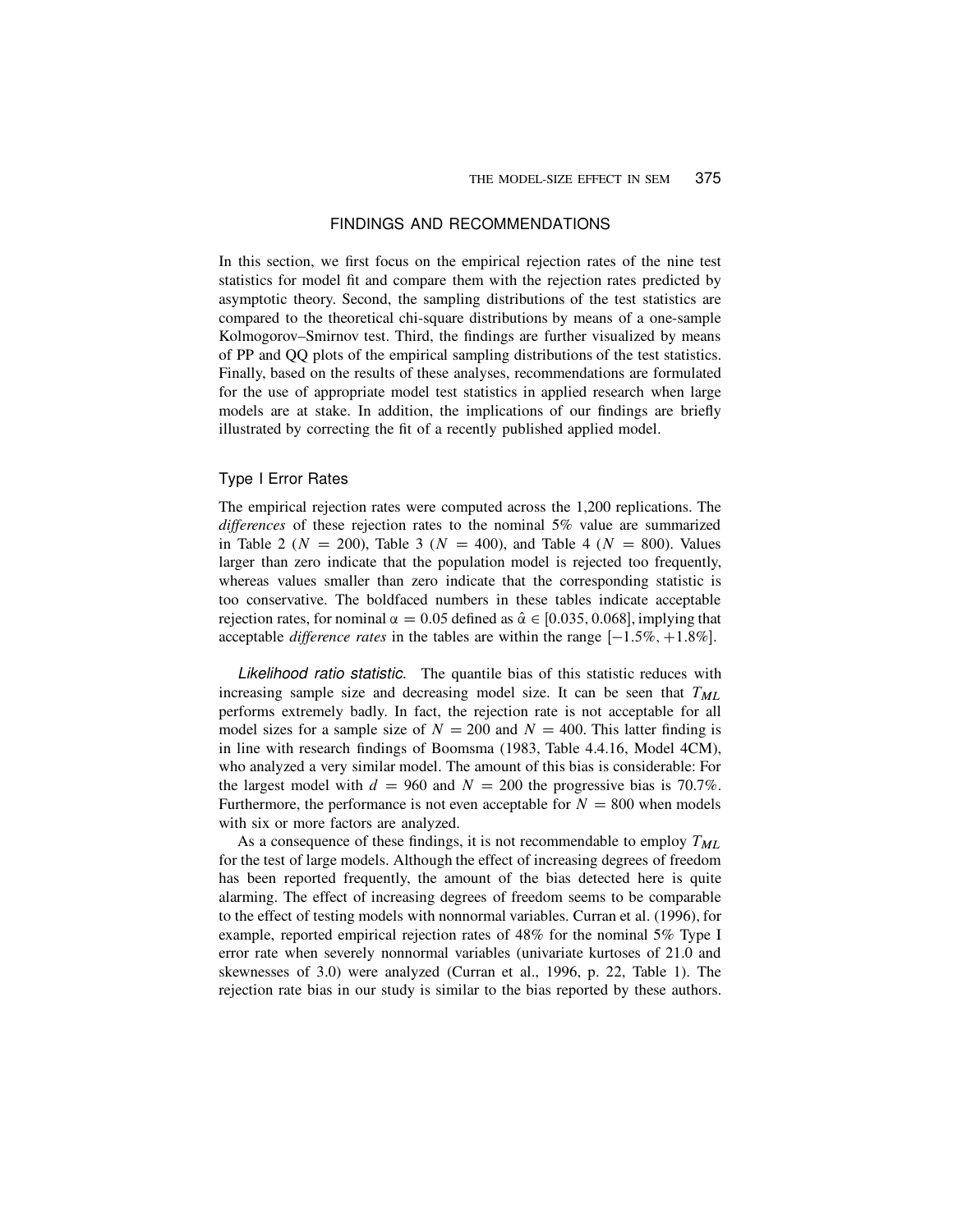| $\boldsymbol{k}$ | $T_{ML}$ | $T_{SC}$ |       | $T_{AD}$ $T_{MLb}$ |        | $T_{SCb}$ $T_{ADb}$ $T_{MLs}$ |     | $T_{SCs}$        | $T_{ADS}$ | $d(d')^a$ | N: t |
|------------------|----------|----------|-------|--------------------|--------|-------------------------------|-----|------------------|-----------|-----------|------|
| 4                | 3.2      | 3.8      | 1.1   | $\cdot$ 3          | 1.4    | $-1.0$                        | 1.4 | 2.0              | $-.2$     | 48 (36)   | 6.7  |
| -6               | 4.9      | 6.3      | $-.6$ | $-.8$              | $-.5$  | $-3.5$                        | .4  | $1.2\phantom{0}$ | $-3.1$    | 120(69)   | 3.9  |
| -8               | 9.7      | 13.2     | $-.5$ | $-1.7$             | $-.7$  | $-4.6$                        | .8  | 2.7              | $-3.5$    | 224 (98)  | 2.6  |
| 10               | 20.3     | 24.9     | $-.5$ | $-2.9$             | $-1.7$ | $-4.7$                        | .8  | 3.2              | $-4.4$    | 360 (120) | 1.9  |
| 12               | 33.3     | 38.9     | .8    | $-3.3$             | $-2.4$ | $-4.9$                        | 2.5 | 4.6              | $-4.7$    | 528 (136) | 1.4  |
| 14               | 50.9     | 57.1     | 1.2   | $-3.8$             | $-3.4$ | $-5.0$                        | 2.8 | 4.3              | $-5.0$    | 728 (149) | 1.1  |
| 16               | 70.7     | 76.4     | 4.2   | $-4.3$             | $-4.0$ | $-5.0$                        | 3.2 | 6.9              | $-5.0$    | 960 (158) | .9   |

TABLE 2 Empirical Minus the 5% Nominal Type I Error Rates of Nine Model Fit Statistics for  $N = 200$  ( $NR = 1,200$ )

<sup>a</sup>  $\overline{d}'$  denotes the rounded mean of d' for  $T_{AD}$ ,  $T_{ADb}$ , and  $T_{ADs}$  over 1,200 replications.

*Note.* Values in the range  $[-1.5, 1.8]$  are defined as acceptable and are thus printed in bold face.

TABLE 3 Empirical Minus the 5% Nominal Type I Error Rates of Nine Model Fit Statistics for  $N = 400$  ( $NR = 1,200$ )

| $\boldsymbol{k}$ | $T_{ML}$ | $T_{SC}$ |            |                |        |        | $T_{AD}$ $T_{MLb}$ $T_{SCb}$ $T_{ADb}$ $T_{MLs}$ $T_{SCs}$ $T_{ADs}$ |           |                 | $d(\overline{d}')$ | N: t |
|------------------|----------|----------|------------|----------------|--------|--------|----------------------------------------------------------------------|-----------|-----------------|--------------------|------|
| 4                | 2.6      | 3.1      | 1.6        | 1.2            |        | 1.7    | 1.5                                                                  | 2.0       | $\overline{.7}$ | 48 (41)            | 13.3 |
| - 6              | 3.1      | 3.8      | $\cdot$ .7 | $\overline{5}$ | 1.1    | $-1.6$ | 1.3                                                                  | 1.9       | $-1.1$          | 120 (88)           | 7.8  |
| 8                | 3.6      | 4.5      | $-1.5$     | $-1.8$         | $-1.0$ | $-3.6$ | $-1.3$                                                               | $\cdot$ 3 | $-3.2$          | 224 (136)          | 5.3  |
| 10               | 6.5      | 8.3      | $-.9$      | $-1.1$         | $-.7$  | $-4.0$ |                                                                      | 1.3       |                 | $-3.3$ 360 (179)   | 3.8  |
| 12               | 11.4     | 14.3     | $-1.0$     | $-2.0$         | $-1.1$ | $-4.8$ | $\cdot$                                                              | 1.3       | $-4.6$          | 528 (215)          | 2.9  |
| 14               | 21.0     | 22.0     | $-1.9$     | $-2.8$         | $-2.2$ | $-5.0$ | 1.4                                                                  | 2.9       | $-4.7$          | 728 (245)          | 2.3  |
| 16               | 26.0     | 29.7     | $-1.7$     | $-3.4$         | $-2.8$ | $-5.0$ | .8                                                                   | 2.1       | $-4.6$          | 960 (268)          | 1.9  |

Note. Blank cell indicates that the empirical error rate equals the nominal rate of 5%. Values in the range  $[-1.5, 1.8]$  are defined as acceptable and are thus printed in bold face.

TABLE 4 Empirical Minus the 5% Nominal Type I Error Rates of Nine Model Fit Statistics for  $N = 800$  ( $NR = 1,200$ )

| k  | $T_{ML}$ | $T_{SC}$ |           | $T_{AD}$ $T_{MLb}$ $T_{SCb}$ $T_{ADb}$ $T_{MLs}$ |        |        |                  | $T_{SCs}$ | $T_{ADS}$ | $d(\overline{d}')$ | N: t |
|----|----------|----------|-----------|--------------------------------------------------|--------|--------|------------------|-----------|-----------|--------------------|------|
| 4  | 1.4      | 1.7      | 1.1       | 1.0                                              | 1.3    | .7     | 1.1              | 1.3       | .7        | 48 (44)            | 26.7 |
| 6  | 2.2      | 2.7      | $\cdot$ 7 | .6                                               | 1.0    | $-.6$  | $1.2\phantom{0}$ | 1.6       | $-.4$     | 120(101)           | 15.7 |
| 8  | 3.1      | 3.0      | .8        | .8                                               | 1.3    | $-1.5$ | 1.7              | 2.1       | $-.5$     | 224 (169)          | 10.5 |
| 10 | 1.9      | 2.6      | $-1.1$    | $-1.0$                                           | $-.7$  | $-3.3$ | $-.2$            | $-.1$     | $-2.6$    | 360 (238)          | 7.6  |
| 12 | 5.6      | 6.1      | $-1.1$    | $-1.0$                                           | $-.8$  | $-3.6$ | .7               | 1.8       | $-2.9$    | 528 (305)          | 5.8  |
| 14 | 5.7      | 6.6      | $-1.7$    | $-1.8$                                           | $-1.6$ | $-4.4$ | $-.1$            | $\cdot$ 3 | $-3.8$    | 728 (365)          | 4.6  |
| 16 | 8.8      | 10.9     | $-2.1$    | $-2.3$                                           | $-1.7$ | $-4.7$ | $-.1$            | .8        | $-4.2$    | 960 (418)          | 3.7  |

*Note.* Values in the range  $[-1.5, 1.8]$  are defined as acceptable and are thus printed in bold face.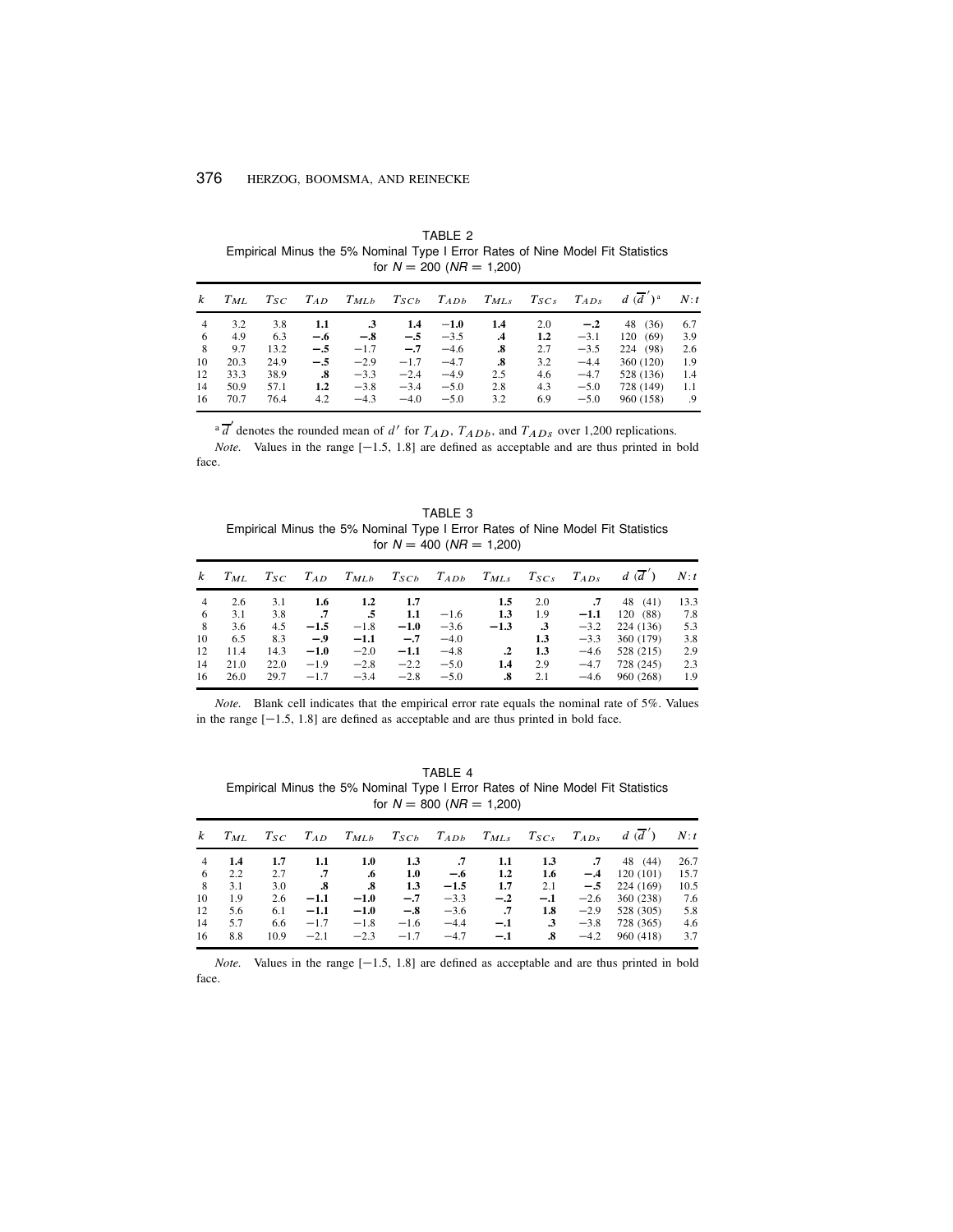Therefore, one could argue that, in both theoretical and applied research, the issue of model size should deserve similar attention as the robustness against nonnormality.

Scaled Satorra–Bentler statistic. Like for  $T_{ML}$ , the finite sample bias of the test statistic  $T_{SC}$  reduces with increasing sample size and decreasing model size. As expected, and therefore consistent with the results of simulation studies mentioned earlier, the performance of  $T_{SC}$  is slightly worse compared to that of  $T_{ML}$ . For nearly all investigated sample sizes, the rejection rates are not acceptable. For  $N = 200$  and 16 factors, the bias in the empirical rejection rates is 76.4%. It follows that the use of  $T_{SC}$  is no option for the evaluation of large models.

Adjusted Satorra–Bentler statistic. For  $T_{AD}$  with  $N = 200$ , there is a slight tendency of a reduced finite sample bias when model size decreases, but this tendency is much weaker compared to that of  $T_{ML}$  and  $T_{SC}$ . For  $N = 400$ and  $N = 800$ ,  $T_{AD}$  slightly underestimates nominal Type I error levels when the model size increases. Overall, however, the results indicate that  $T_{AD}$  clearly outperforms  $T_{ML}$  and  $T_{SC}$  for all models under study. The rejection rates on the 5% error level are nearly perfect for  $N = 200$  and models with up to 14 factors. Therefore, our study revalidates the finding of Fouladi (2000) that test statistic  $T_{AD}$  has excellent Type I error control. The reason for the good performance of  $T_{AD}$  seems to be Satterthwaite's (1941, 1946) variance correction, which adjusts the tail of the distribution of  $T_{ML}$  adequately.

In general, our expectations with respect to the behavior of the mean- and variance-adjusted test statistic  $T_{AD}$  are not refuted. Recall that Fouladi (2000) found that  $T_{AD}$  outperforms 12 other statistics with respect to Type I error control under various distributional conditions and for different models. Therefore,  $T_{AD}$  seems to be relatively robust against model size, small sample size, and nonnormality. Nevitt and Hancock (2004) seem to be disinclined to recommend this statistic, because it slightly underestimates the nominal Type I error rates when nonnormal variables are analyzed. Their conclusions challenge those of Fouladi (2000); more research on this issue is therefore necessary. Nevertheless, after inspection of the empirical rejection rates, it seems legitimate to use  $T_{AD}$ with approximately normal data, but a more final judgment will be postponed after inspection of the Kolmogorov–Smirnov test results.

Bartlett-corrected statistics. All Bartlett statistics underestimate the nominal rejection rates with increasing model size. Where most statistics are progressive (i.e., the null hypothesis is rejected too often, or the rejection rates are too high) for  $N = 200$ , the Bartlett corrections show a conservative trend (i.e., the null hypothesis is "conserved" too often, the rejection rates are too low). This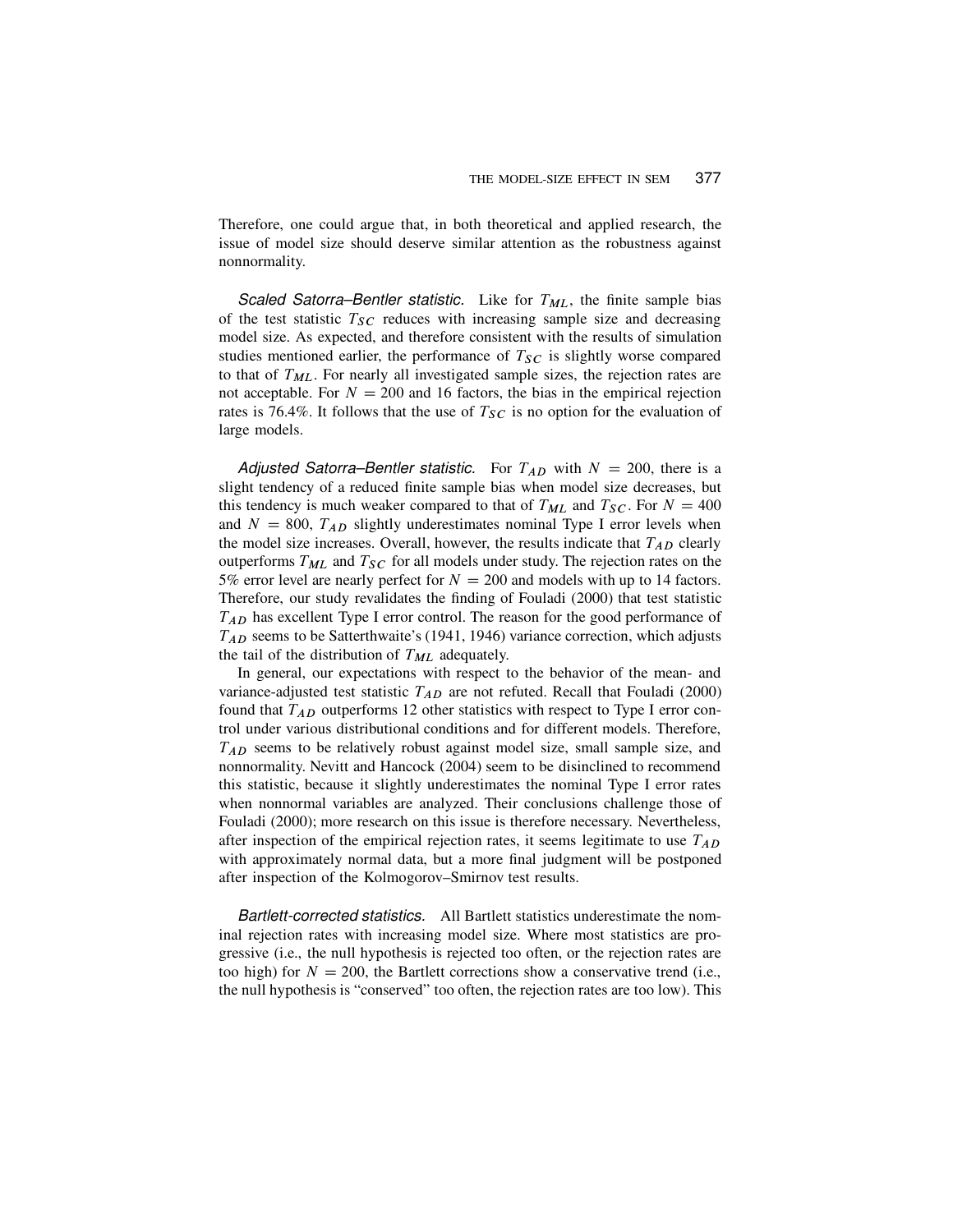is consistent with our expectation based on the results of Nevitt and Hancock (2004). Compared to  $T_{AD}$ , the statistics  $T_{MLb}$ ,  $T_{SCb}$ , and  $T_{ADb}$  are slightly more influenced by model size. Interestingly,  $T_{SCb}$  performs better than  $T_{MLb}$ . It seems that the progressive tendency of  $T_{SC}$  dominates for smaller model sizes, whereas a general conservative effect of the Bartlett corrections dominates when the models get larger. Based on the empirical rejection rate performance only, we are slightly hesitant to recommend the use of Bartlett statistics, because these statistics are too conservative and do not reveal an adequate Type I error control, at least not for large models and small sample sizes.

Swain-corrected statistics. The results indicate that  $T_{MLs}$  is less affected by model size compared to  $T_{MLb}$ . The statistic  $T_{MLs}$  has appropriate rejection rates for  $N = 200$  up to 10 factors. Compared to all other statistics,  $T_{MLs}$ is less influenced by the model-size effect, especially when the sample size is 400 or 800.  $T_{SCs}$  performs equally well compared to  $T_{SCb}$ .  $T_{ADs}$  is clearly too conservative. Thus, it seems legitimate to use  $T_{MLs}$  in applied research, but again, a more final judgment will be formulated after looking at the results of the Kolmogorov–Smirnov test.

Intermediate conclusion. To summarize the results presented so far, we conclude that (a)  $T_{MLs}$ , (b)  $T_{AD}$ , and (c)  $T_{SCs}$  or  $T_{SCb}$ —in that order—yield the best 5% Type I error control in large models.

#### Kolmogorov–Smirnov Tests

To check whether the empirical sampling distributions of the test statistics,  $F_{NR}(x)$ , deviate significantly from their reference chi-square distribution,  $F_d(x)$ , with d degrees of freedom, the one-sample Kolmogorov–Smirnov test statistic  $D_{NR} = \sup_x [ |F_{NR}(x) - F_d(x)| ]$  was computed. The  $D_{NR}$  values are presented in Table 5 ( $N = 200$ ), Table 6 ( $N = 400$ ), and Table 7 ( $N = 800$ ). In the evaluation of test results we applied a two-sided 1% significance level. In our case, with  $NR = 1,200$  replications, the critical value of the  $D_{NR}$  statistic at that 1% level equals  $1.63/\sqrt{1,200} = 0.047$  (Massey, 1951). Nonsignificant  $D_{NR}$  values, indicating closeness of fit, are boldfaced in the tables.

For the smallest sample size  $N = 200$ ,  $T_{MLs}$  clearly outperforms all other statistics for large models. Although significant deviations for the larger models are reported, the relatively good performance of  $T_{MLs}$  compared to the other statistics under study is obvious. The statistic  $T_{AD}$  does not perform well, although it produced Type I error rates close to those of  $T_{MLs}$ . When the sample size increases to  $N = 400$ ,  $T_{SCb}$  is the second best statistic. For  $N = 800$ ,  $T_{MLs}$  and  $T_{SCs}$  are the best performing statistics regarding their expected distributional match.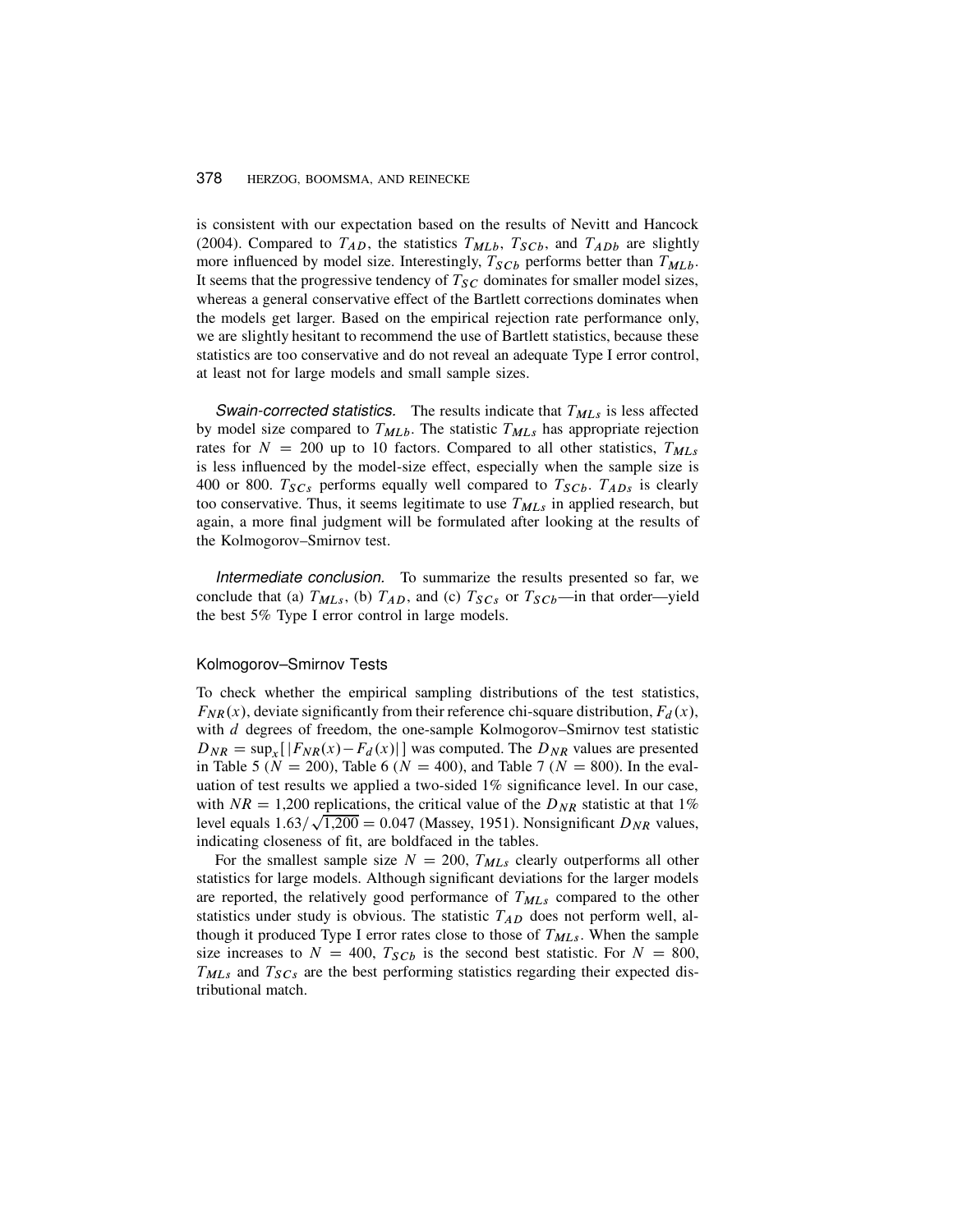| k              | $T_{ML}$ | $T_{SC}$ | $T_{AD}$ | $T_{MLb}$ | $T_{SCb}$ | $T_{ADD}$ | $T_{MLS}$ | $T_{SCS}$ | $T_{ADS}$ | d(d)        | N: t |
|----------------|----------|----------|----------|-----------|-----------|-----------|-----------|-----------|-----------|-------------|------|
| $\overline{4}$ | .087     | .110     | .139     | .022      | .025      | .070      | .029      | .044      | .085      | (36)<br>48  | 6.7  |
| 6              | .138     | .167     | .203     | .060      | .037      | .078      | .013      | .043      | .111      | 120<br>(69) | 3.9  |
| 8              | .253     | .295     | .292     | .068      | .027      | .100      | .054      | .097      | .151      | 224 (98)    | 2.6  |
| 10             | .368     | .414     | .367     | .133      | .076      | .151      | .057      | .116      | .178      | 360 (120)   | 1.9  |
| 12             | .482     | .528     | .443     | .195      | .141      | .186      | .060      | .124      | .213      | 528 (136)   | 1.4  |
| 14             | .626     | .668     | .516     | .284      | .205      | .275      | .099      | .148      | .230      | 728 (149)   | 1.1  |
| 16             | .761     | .800     | .598     | .362      | .283      | .301      | .104      | .189      | .264      | 960 (158)   | .9   |

TABLE 5 The  $D_{NR}$  Values of the One-Sample Kolmogorov–Smirnov Test of Nine Model Fit Statistics for  $N = 200$  ( $NR = 1,200$ )

*Note.* The critical value of  $D_{1,200}$  at a two-sided 1% significance level equals 0.047. Values in the range [.000, .047] are defined as acceptable and are thus printed in bold face.

TABLE 6 The  $D_{NR}$  Values of the One-Sample Kolmogorov–Smirnov Test of Nine Model Fit Statistics for  $N = 400$  ( $NR = 1,200$ )

| $\kappa$       | $T_{ML}$ | $T_{SC}$ | $T_{AD}$ | $T_{MLb}$ | $T_{SCb}$ | $T_{ADD}$ | $T_{MLS}$ | $T_{SCS}$ | $T_{ADS}$ | $d(\overline{d})$ | N: t |
|----------------|----------|----------|----------|-----------|-----------|-----------|-----------|-----------|-----------|-------------------|------|
| $\overline{4}$ | .084     | .089     | .102     | .033      | .044      | .050      | .044      | .054      | .060      | (41)<br>48        | 13.3 |
| 6              | .086     | .102     | .092     | .038      | .030      | .033      | .021      | .037      | .042      | (88)<br>120       | 7.8  |
| 8              | .145     | .169     | .176     | .031      | .016      | .076      | .038      | .063      | .093      | 224 (136)         | 5.3  |
| 10             | .186     | .211     | .212     | .070      | .044      | .105      | .036      | .059      | .109      | 360 (179)         | 3.8  |
| 12             | .260     | .292     | .291     | .103      | .070      | .121      | .034      | .065      | .151      | 528 (215)         | 2.9  |
| 14             | .351     | .385     | .332     | .118      | .085      | .164      | .055      | .092      | .157      | 728 (245)         | 2.3  |
| 16             | .428     | .463     | .399     | .184      | .138      | .199      | .047      | .093      | .190      | 960 (268)         | 1.9  |

Note. Values in the range [.000, .047] are defined as acceptable and are thus printed in bold face.

TABLE 7 The  $D_{NR}$  Values of the One-Sample Kolmogorov–Smirnov Test of Nine Model Fit Statistics for  $N = 800$  ( $NR = 1,200$ )

| $\kappa$ | $T_{ML}$ | $T_{SC}$ | $T_{AD}$ | $T_{MLb}$ | $T_{SCb}$ | $T_{ADh}$ | $T_{MLs}$ | $T_{SCS}$ | $T_{ADS}$ | $d(\overline{d})$ | N: t |
|----------|----------|----------|----------|-----------|-----------|-----------|-----------|-----------|-----------|-------------------|------|
| 4        | .048     | .055     | .074     | .030      | .025      | .043      | .025      | .029      | .048      | (44)<br>48        | 26.7 |
| 6        | .044     | .047     | .064     | .026      | .023      | .031      | .020      | .023      | .039      | 120(101)          | 15.7 |
| -8       | .096     | .104     | .109     | .018      | .023      | .047      | .037      | .046      | .061      | 224 (169)         | 10.5 |
| 10       | .087     | .096     | .126     | .062      | .053      | .072      | .023      | .022      | .074      | 360 (238)         | 7.6  |
| 12       | .135     | .157     | .159     | .063      | .054      | .073      | .024      | .040      | .086      | 528 (305)         | 5.8  |
| 14       | .175     | .192     | .208     | .072      | .055      | .109      | .027      | .044      | .108      | 728 (365)         | 4.6  |
| 16       | .235     | .257     | .268     | .090      | .065      | .130      | .037      | .056      | .143      | 960 (418)         | 3.7  |

Note. Values in the range [.000, .047] are defined as acceptable and are thus printed in bold face.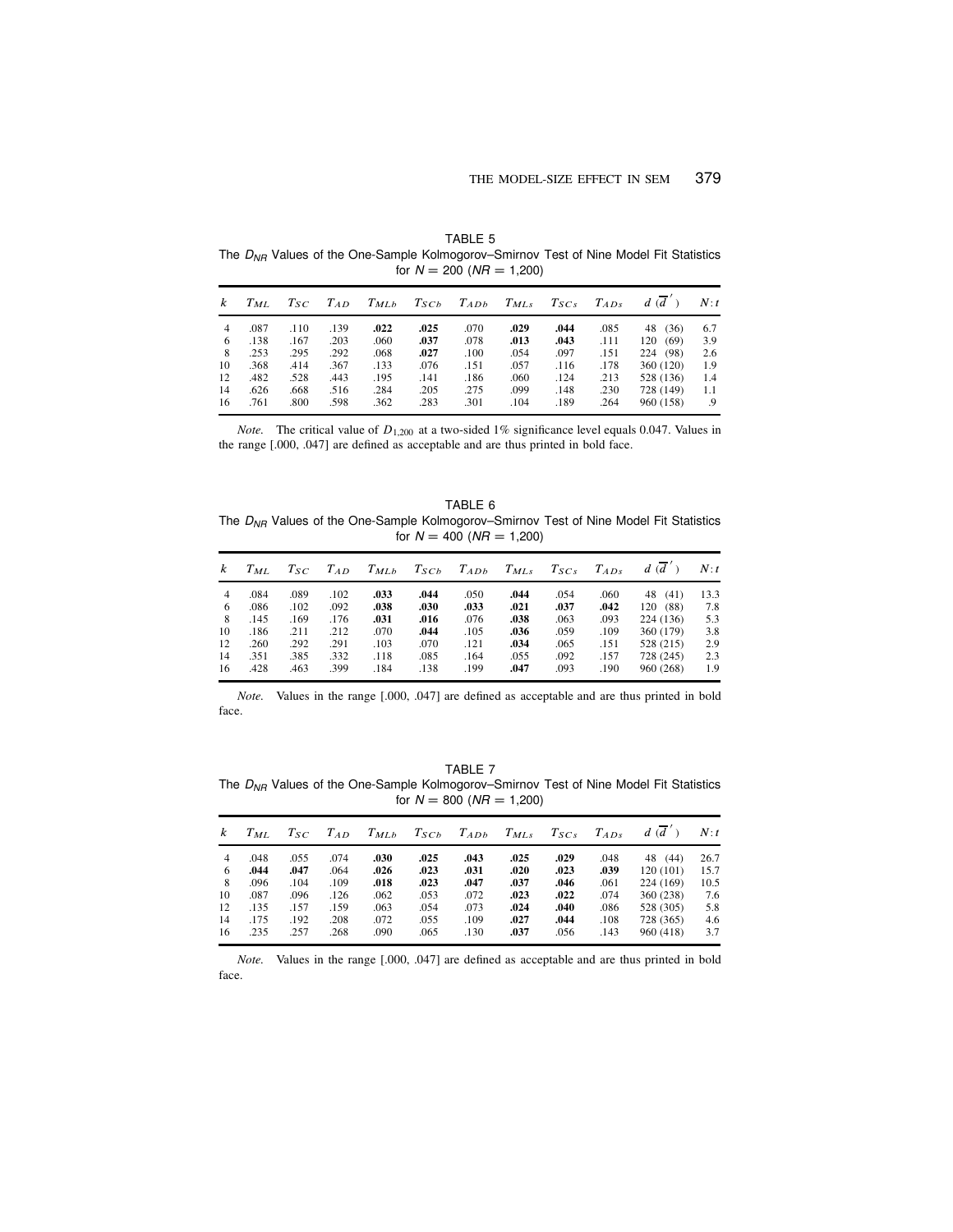

**FIGURE 1** PP plots for  $T_{ML}$  ( $N = 200$ ;  $NR = 1,200$ ).



**FIGURE 2** QQ plots for  $T_{ML}$  ( $N = 200$ ;  $NR = 1,200$ ).

# PP Plots and QQ Plots

Graphical comparisons of the sampling distributions of the statistics to their reference chi-square distributions are provided to visualize information from Tables 2 through 7. Both PP plots and QQ plots are shown because PP plots are more sensitive to deviations in the middle of a distribution, whereas QQ plots are more sensitive to deviations in its tails (Gnanadesikan, 1977). The plots for  $T_{ML}$  (Figures 1 and 2) are included because  $T_{ML}$  serves here as the reference statistic to illustrate the potential benefits of using  $T_{MLs}$  (Figures 3 and 4). In addition, Figures 5 and 6 demonstrate the extremely bad distributional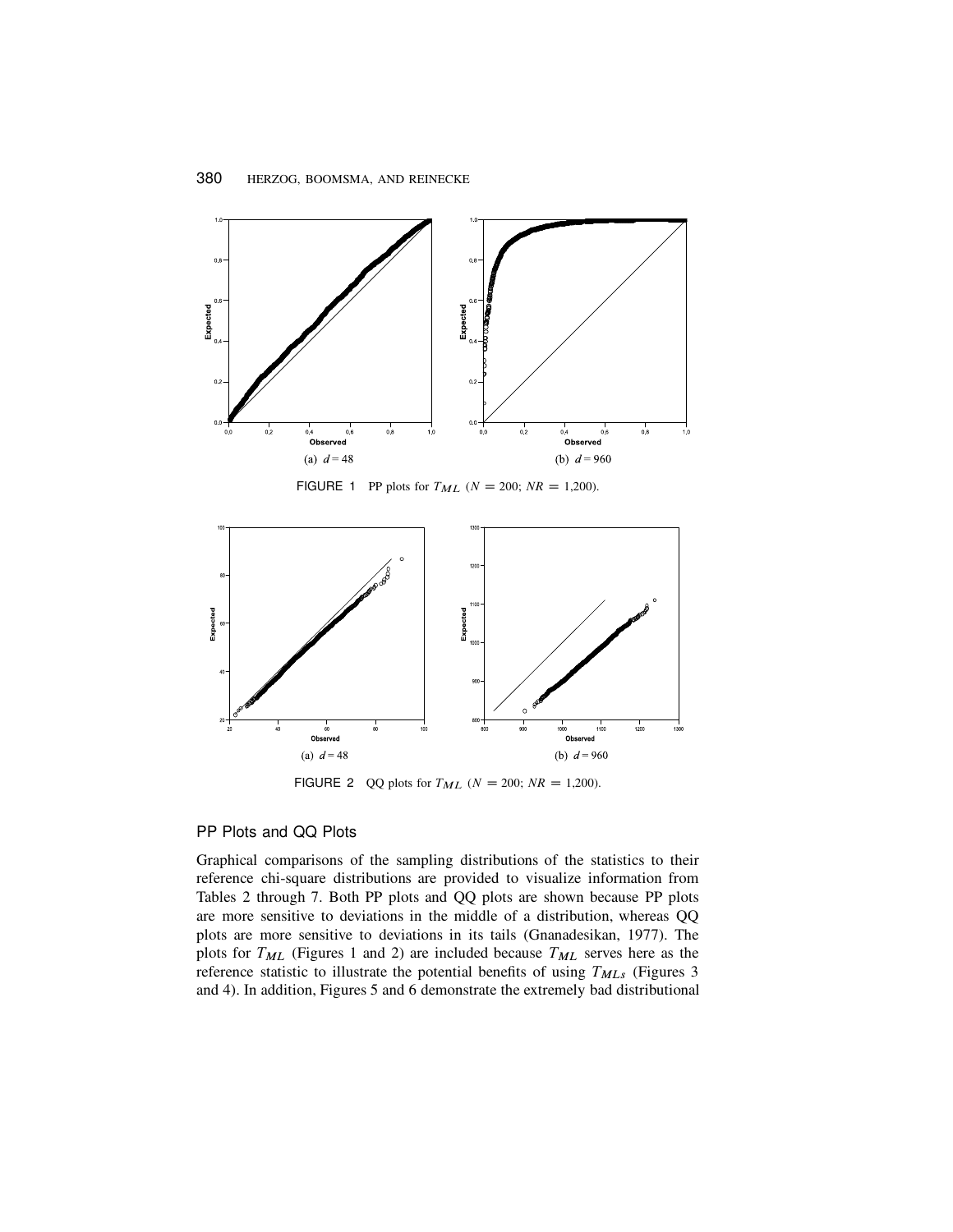

**FIGURE 3** PP plots for  $T_{MLs}$  ( $N = 200$ ;  $NR = 1,200$ ).



**FIGURE 4** QQ plots for  $T_{MLs}$  ( $N = 200$ ;  $NR = 1,200$ ).

performance of  $T_{AD}$ : The 5% Type I error rate is approximately correct but the overall behavior is clearly deviant. The plots for the smallest model  $(d = 48)$ and the largest model  $(d = 960)$  are shown for the worst case scenario where  $N = 200.$ 

When comparing Figures 1 and 2 to Figures 3 and 4, the disastrous results for  $T_{ML}$  clearly emerge. Overall,  $T_{MLs}$  has a very close approximation to the reference chi-square distribution. Therefore, we reconfirm our recommendation to use this correction of  $T_{ML}$  in applied research when large structural equation models are analyzed.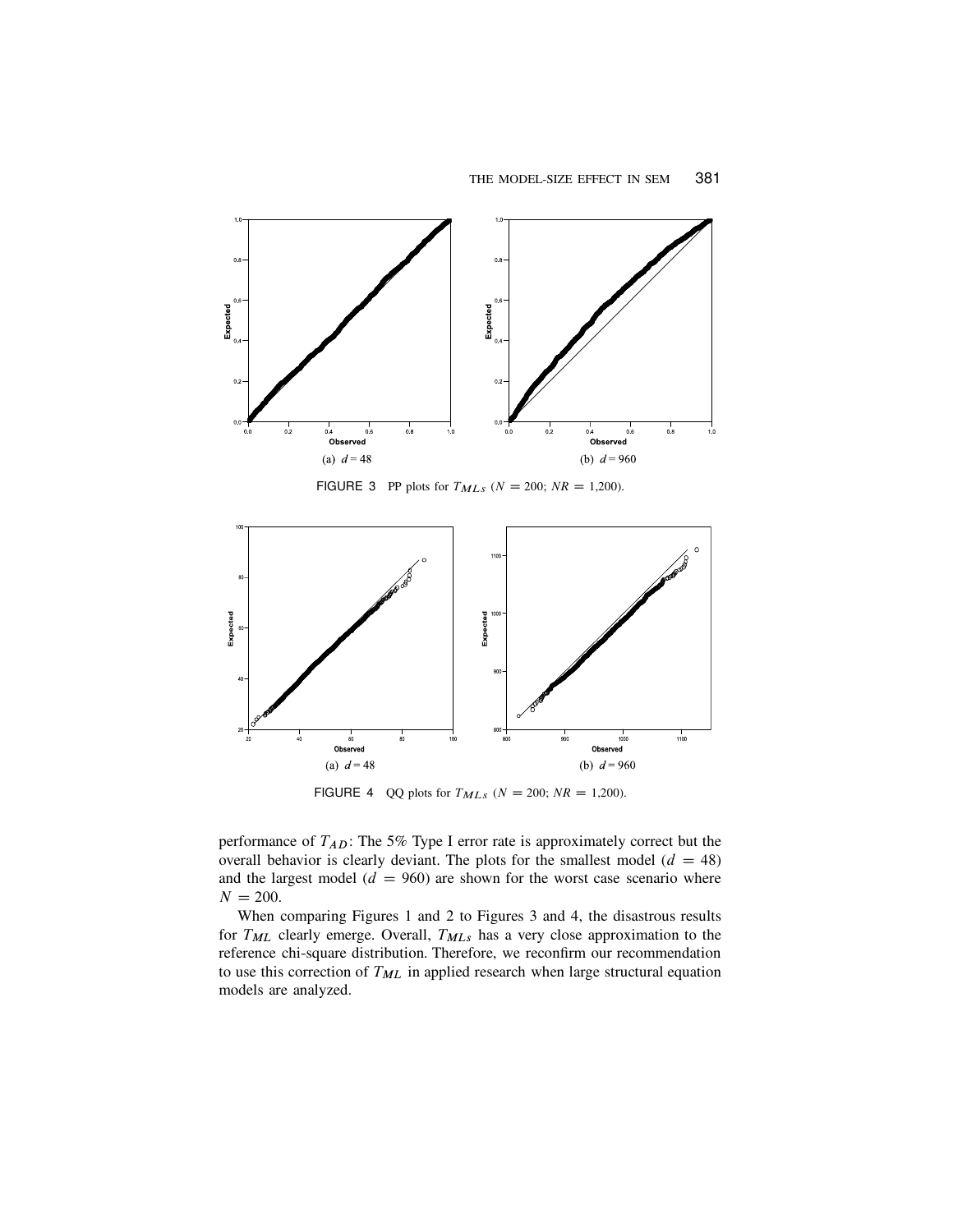

FIGURE 5 PP plots for  $T_{AD}$  ( $N = 200$ ;  $NR = 1,200$ ).



**FIGURE 6** QQ plots for  $T_{AD}$  ( $N = 200$ ;  $NR = 1,200$ ).

# Final Conclusion

In summary, the best performing statistic with respect to Type I error control and the approximation of the reference chi-square distribution is  $T_{MLs}$ . Therefore, we recommend using this statistic when many (approximately) multinormal distributed variables are under study in SEM. From Equations 10 through 12 it can be seen that the correction will have only a very small effect on the chisquare value for smaller models or larger sample sizes. From that perspective it would make sense to apply the correction quite generally.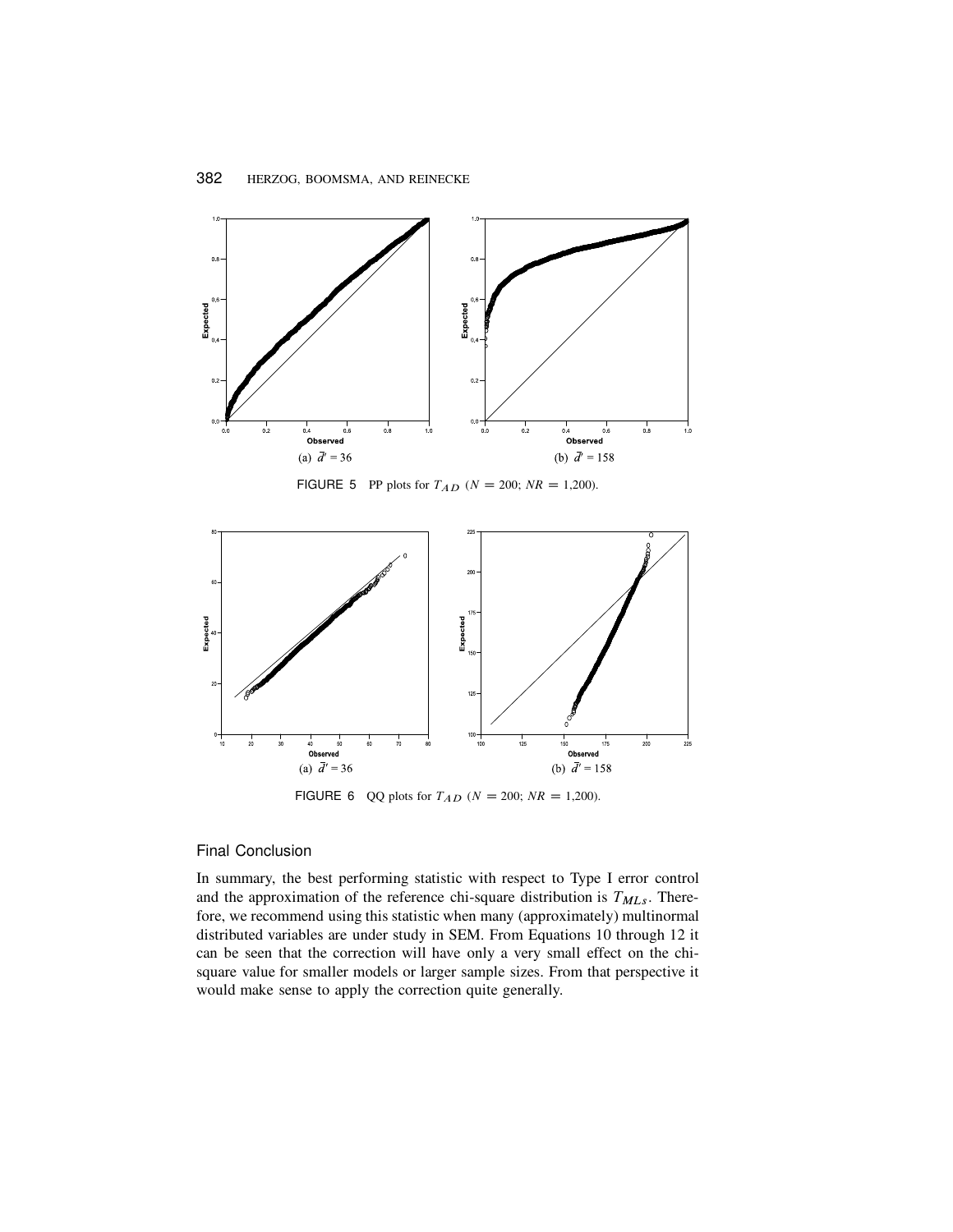#### **Software**

The calculation of  $T_{MLs}$  is quite easy once the value of  $T_{ML}$  is available, because Swain's correction factor is a simple function of known values of  $p$ ,  $N$ , and  $d$ or t. The p values for the test statistic  $T_{MLs}$  are also easily computed with computer software, for example with the function pchisq(x,d), where  $x = T_{MLs}$ , and d is the number of degrees of freedom, from freely available R software (cf. Venables & Smith, 2005, section 8.1). Although this is a small effort in practice (the R-function swain for the calculation of  $T_{MLs}$  and its corresponding p value can be downloaded from http://www.gmw.rug.nl/~boomsma), we would recommend implementing the Swain correction in standard SEM software.

#### Example

To illustrate the effects of using  $T_{MLs}$ , the value of  $T_{ML}$  was corrected in a recently published article. Ramaswami and Singh (2003) estimated a confirmatory factor model with  $N = 154$ ,  $k = 13$ ,  $p = 51$ ,  $d = 1,147$ , and  $t = 179$ . They reported  $T_{ML} = 1,307$  with a p value of 0.0007, which would lead to a rejection of the model if a formal test was applied at significance levels of 5% or 10%, say. When the Swain correction is applied, the value of  $T_{MLs}$  equals 1,146 with a relatively large increase of the  $p$  value to 0.5034. Hence, the model is certainly not rejected when this Swain-corrected test of exact fit is performed. Of course, chi-square dependent statistics like the RMSEA are also affected by the model-size effect: The RMSEA test statistic for close fit would drop from 0.0302 (Ramaswami and Singh reported 0.0320) to 0.0000 when using  $T_{MLs}$ .

#### **DISCUSSION**

#### A Retrospective View on Applied Research

In the following we briefly discuss the consequences of our results for past applied research using large covariance structure models. Even if the estimated models in those applications were specified correctly, with variables having nearly normal distributions, we suspect that the fit of most models was underestimated. Two strategies might have been used when small  $p$  values of the chi-square model fit statistics occurred.

First, the chi-square statistic for global model fit might be neglected completely and refuge might be taken to other fit statistics (e.g., the RMSEA) or fit indexes (e.g., the TLI, the CFI, and the standardized root mean square residual, SRMR). Apart from the RMSEA, which is asymptotically based on a noncentral chi-square distribution, research on the distribution of the latter statistics is still at its beginning (e.g., Hu & Bentler, 1999; Ogasawara, 2001). The sampling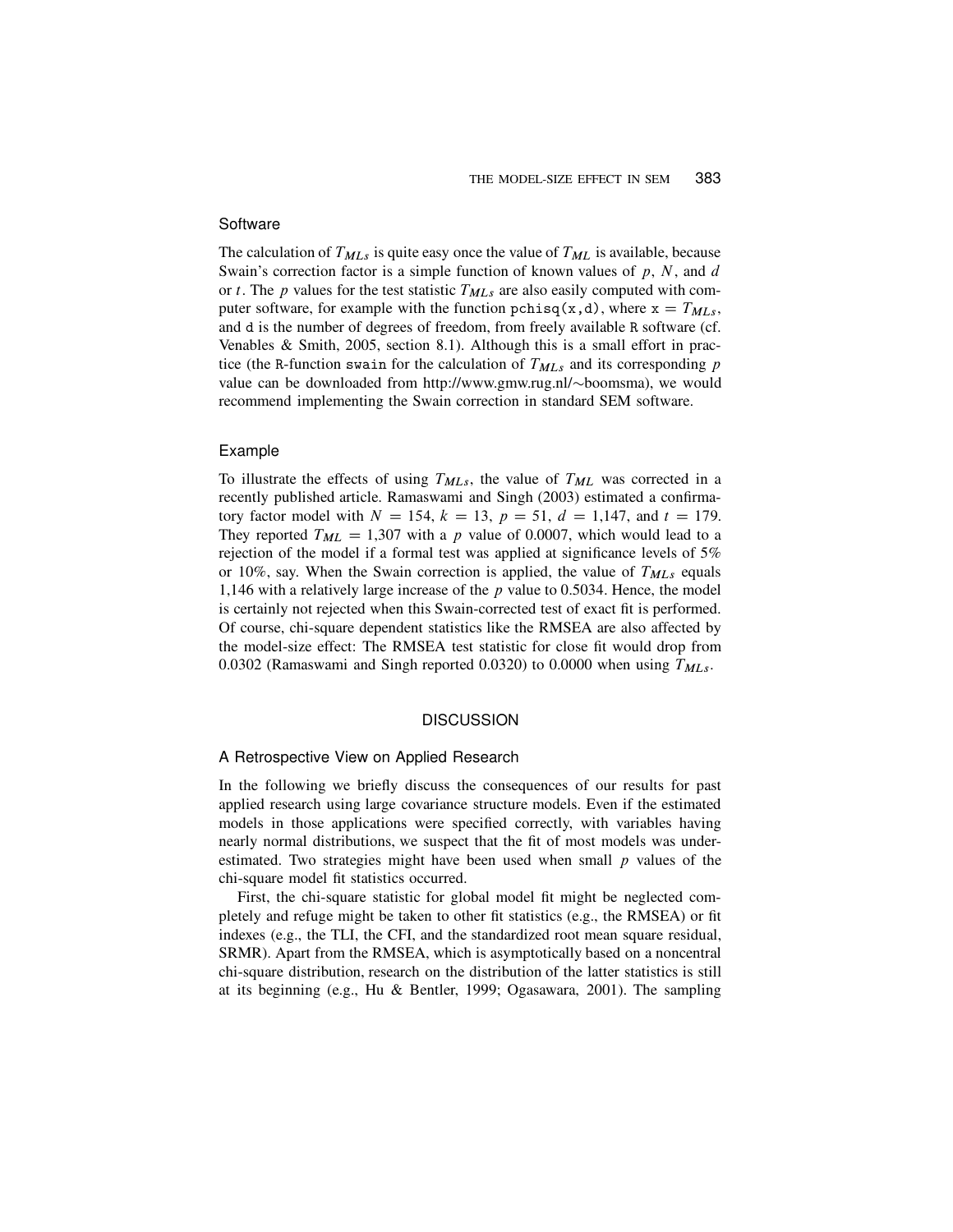# 384 HERZOG, BOOMSMA, AND REINECKE

distribution of most fit indexes is just unknown. Researchers therefore rely on certain cut-off values for such indexes, that have been recommended in the literature (e.g., Hu & Bentler, 1999). These cut-off values are partly arbitrary, and moreover, the blindfolded use of such "golden rules" has proven to be inaccurate under circumstances (Kaplan, 1988; Marsh, Hau, & Wen, 2004; Saris, Den Ronden, & Satorra, 1987). More important, however, is the fact that most fit statistics and indexes are also affected by the inflated  $T_{ML}$ , because they are a function of this statistic when maximum likelihood estimation is applied. Given the results of our study, it would make sense to substitute  $T_{MLs}$  for  $T_{ML}$  when calculating these fit statistics and fit indexes. For incremental fit indexes it is not clear whether the fit statistic for the independence model needs to be adjusted similarly; these are issues in need of further research (for first results see Herzog & Boomsma, 2006).

Second, in applied (exploratory) SEM, modification indexes (Sörbom, 1989) are often used extensively, as a last resort in the search for models that cannot be rejected. In many cases, restrictions on covariances among measurement errors are removed without interpreting their meaning, or explaining why such covariances make sense from a theoretical point of view in the first place. This seems to become a common practice, although Jöreskog (1993, p. 297) and many others explicitly criticized this kind of pseudo-theory testing. Given our research findings, the reliability of such model explorations, with  $T_{ML}$  as its basis, must be questioned even further when at least 12 observed variables are analyzed with sample sizes of up to  $N = 800$ .

The results of our study also suggest that it is not unlikely that there may have been many studies in the past where correctly specified large models were not published, because the models were rejected due to the inflated  $T_{ML}$ . Such phenomena, also labeled "file drawer" problems (e.g., Scargle, 2000), clearly attenuate scientific progress.

#### The N:t Ratio Criterion

The robustness of model test statistics against model size is not unimportant, as our study shows. An obvious overall remedy to avoid the problem of inflated values of test statistics is to increase sample size  $N$  relative to the number of degrees of freedom  $d$ , or to increase  $N$  relative to the number of parameters to be estimated  $t$ , because  $t$  can in principle be interpreted as a measure of model size as well. Certain rules of thumb regarding an adequate sample size relative to the number of parameters  $t$ , the  $N$ :  $t$  ratio, can be found in the literature. Bentler (1995), for example, recommended a ratio of at least 5:1 when  $T_{ML}$  is used and the assumption of multivariate normality holds. Although such rules of thumb are not without criticism (e.g., Jackson, 2003), we could evaluate our results also in terms of the  $N: t$  ratio, that is, the relative sample adequacy. The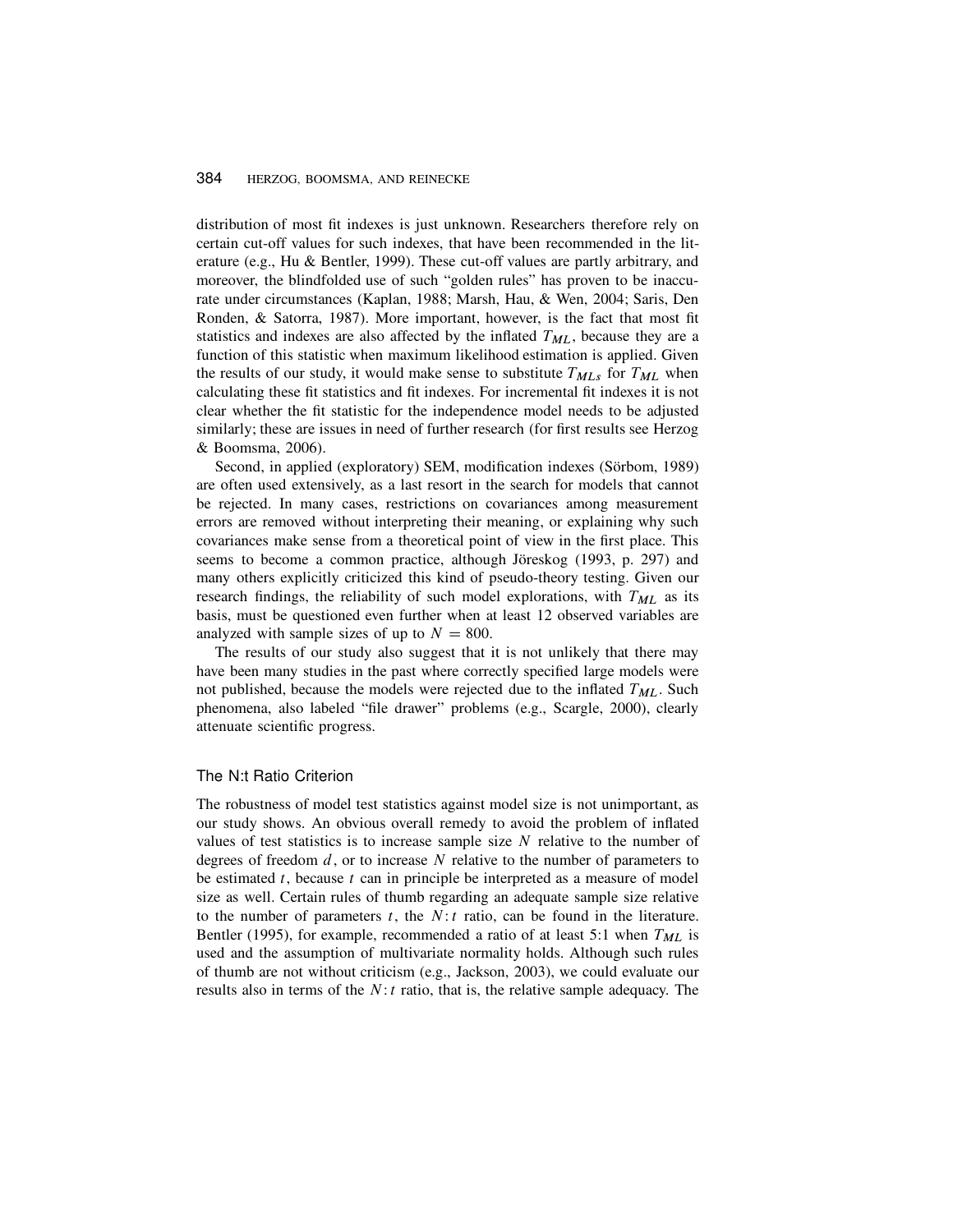last column of Tables 2 through 7 shows the value of this ratio. We can now compare our results with earlier  $N: t$  recommendations and try to formulate general guidelines in terms of relative sample adequacy for proper behavior of model test statistics. One should realize, however, that the  $N:t$  ratio is a simplifying rule of thumb regarding only two of the many factors that matter in a research design.

Our results clearly show that Bentler's 5:1 rule of thumb is not sufficient for the sampling distribution of  $T_{ML}$  to be approximately chi-square. Even for our smallest model and our largest sample size  $(d = 48, t = 30, N = 800)$ , with a  $N: t$  ratio of 26.7:1, the Kolmogorov–Smirnov test for  $T_{ML}$  indicates a significant deviation from the chi-square reference distribution (see Table 7). For our second smallest model ( $d = 120$ ,  $t = 51$ , and  $N = 800$ ), a N: t ratio of 15.7:1 is not large enough for proper Type I error behavior of  $T_{ML}$  at the 5% significance level (see Table 4). Also, in contrast to Fouladi (2000, p. 401), we would not conclude that  $T_{AD}$  can be applied under conditions of small  $N: t$  ratios. The results in Table 7 show that a ratio of 26.7:1 is insufficient for proper behavior of  $T_{AD}$  in moderately large models when inspecting its sampling distribution as a whole, not just its 5% Type I error rates.

Earlier we discussed evidence that the Bartlett statistics suffer from an increasingly conservative trend when model size increases. This effect may be due to the fact that these corrections were originally developed for exploratory factor analyses and not for general covariance structure analyses. For  $T_{SCb}$ , this effect is masked by the slightly more liberal tendency of  $T_{SC}$  compared to  $T_{ML}$ . Thus, for the models under study here, we do not observe and cannot conclude, unlike Nevitt and Hancock (2004), that the Bartlett corrections "frequently delivered acceptable Type I error rates at  $N: t \le 2:1"$  (p. 467).

The most salient conclusion of our study is that overall the Swain-corrected statistic  $T_{MLs}$  performs best. The results in Tables 2 through 7 validate the (strong) conclusion that for the models under study, apart from single smallsample fluctuations,  $T_{MLs}$  is robust against large model size if  $N: t \geq 2:1$  under conditions of normality. As will be indicated in the next section, more research is needed to investigate the interaction of nonnormality and model size.

However, although it seems convenient for applied researchers to have rules of thumb like  $N: t$  (or  $N: p$  ratios for that matter) it would be unwise to follow these guidelines blindly; compare the sincere warnings of Marsh et al. (1998) and Boomsma and Hoogland (2001, p. 142f). First, the mild requirement that for the use of  $T_{MLs}$  the N: t ratio should be at least 2:1 should certainly not be interpreted as an encouragement to always stay away from large models, or to use a small number of indicators per factor, which, as a start, would increase the occurrence of nonconvergent and improper solutions. Second, easy formulated rules of thumb regarding the  $N: t$  ratio also should not overshadow sample size requirements related to the stability of parameter estimates or the size of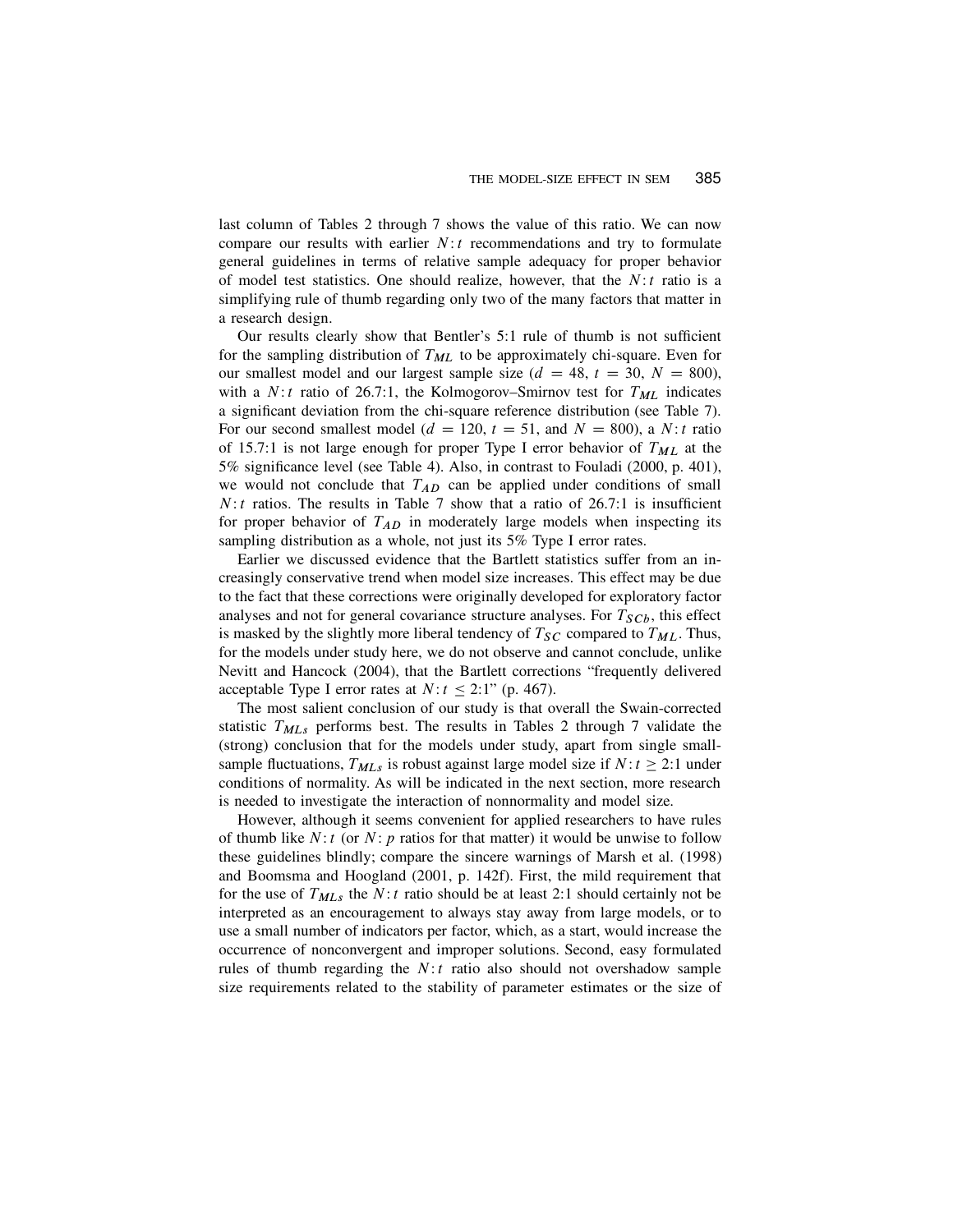estimated standard errors of parameter estimates, and considerations as to the power of model test statistics, either locally or globally.

Limitations and Future Work

- It is well known that nonnormality has an inflating effect on chi-square model fit statistics (cf. Boomsma, 1983). It should be investigated how well the test statistics, and in particular the Swain-corrected scaled Satorra– Bentler statistic, behave in large models under conditions of nonnormality.
- This study was confined to factor models. It seems necessary to expand the scope of structural equation models under investigation to a broader range. For these other types of models a main question is also whether and to which extent Bartlett adjustments are effective in comparison with Swain's correction.
- Another issue concerns the specific value of 0.70 of the factor loadings that was used in our study. According to the research by Hoogland (1999), the rejection rates are more accurate for smaller factor loadings. Maybe the same pattern will be observed for the test statistics from our study as well.
- $\bullet$  The test statistic  $T_{MLs}$  deserves additional attention from a statistical power perspective. After assessing the Type I error rates, future studies should also focus on the power of this corrected test statistic in comparison with a few other promising ones. Emphasis would then turn more to Type II error rates (cf. Nevitt & Hancock, 2004).
- As mentioned earlier, the effect of the proposed corrections of  $T_{ML}$  on other fit statistics and indexes, like the RMSEA, the TLI, and the CFI, requires further attention. It needs to be investigated to which extent other fit measures are affected by corrected global test statistics (for first results see Herzog & Boomsma, 2006). The SRMR, in our view a fit measure that needs to be inspected in all circumstances, certainly is not.
- This simulation study emphasized the importance of investigating the finite sample behavior of statistics in large models. The disastrous results for  $T_{ML}$ and  $T_{SC}$  may raise questions regarding the generalizations made in many previous simulation studies. One direction of further investigation could be to revisit those studies, and to check whether reported findings generalize to larger models.
- Wakaki, Eguchi, and Fujikoshi (1990) derived a (relatively complex) Bartlett adjustment factor for the test of general covariance structures. In a first simulation study, this correction significantly improved the performance of  $T_{ML}$  (Kensuke, Takahiro, & Kazuo, 2005). Therefore, it would be of interest to compare its performance with that of the statistics presented here.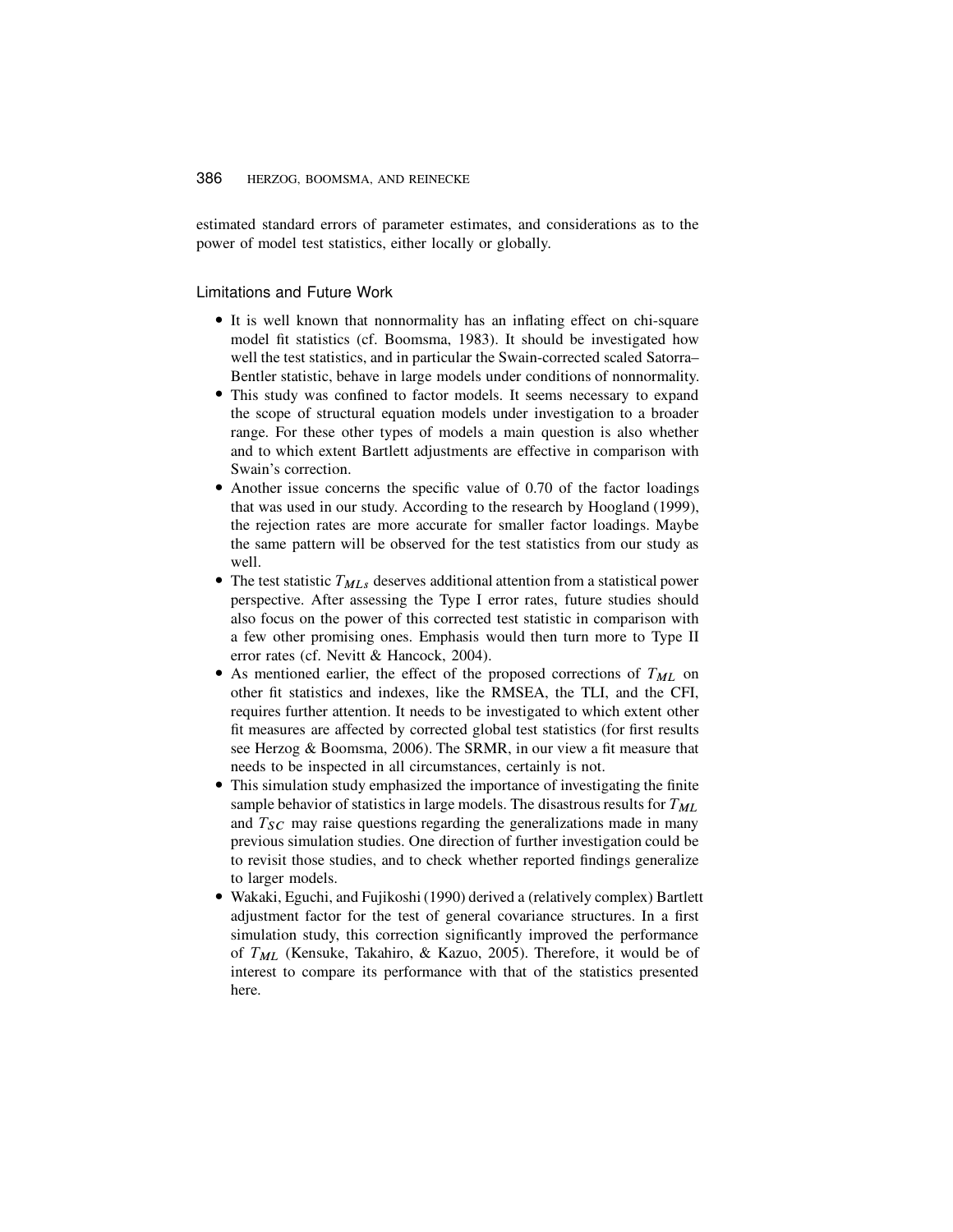Within the framework of Bayesian estimation of structural equation models, Lee and Song (2004) made a comparison with the classical, frequentist use of  $T_{ML}$ , and found that the Bayesian posterior predictive p values are less biased compared to the maximum likelihood  $p$  values under conditions of small sample sizes (cf. Scheines, Hoijtink, & Boomsma, 1999). They also found that the posterior predictive  $p$  values are not accurate when nonnormal variables are analyzed. A comparison of the performance of the Bayesian approach to that of  $T_{MLs}$  for large models would be intriguing.

# **CONCLUSION**

Some years ago, Kaplan (1988) came to the conclusion that the chi-square model statistic "should be taken seriously as a means of formally testing model specification" (p. 85). For large models, it has been shown here that researchers should seriously consider corrected model test statistics if such a formal approach of model testing is being taken. Otherwise, biased inference might be an undesirable consequence. If this problem is acknowledged, and proper corrections are indeed applied, there are enough obstacles to clean inference left (cf. Jöreskog, 1993).

### ACKNOWLEDGMENTS

This article is an elaboration of a paper presented at the 70th annual meeting of the Psychometric Society, July 5, 2005, Tilburg University, The Netherlands.

We would like to thank three anonymous referees and the editor for a number of useful suggestions. Further, we would like to thank Anthony J. Swain for sending his dissertation and Michael W. Browne for his help in contacting Dr. Swain. The Research Funds (GFF) of the University of St. Gallen (Switzerland) provided financial support to the first author during some time of the research project.

# **REFERENCES**

- Agresti, A., & Coull, B. A. (1998). Approximate is better than "exact" for interval estimation of binomial proportions. The American Statistician, 52, 119–126.
- Anderson, T. W. (1958). An introduction to multivariate statistical analysis. New York: Wiley.
- Asparouhov, T. (2005). Sampling weights in latent variable modeling. Structural Equation Modeling, 12, 411–434.
- Bartlett, M. S. (1937). Properties of sufficiency and statistical tests. Proceedings of the Royal Society of London, Series A, 160, 268–282.
- Bartlett, M. S. (1950). Tests of significance in factor analysis. British Journal of Psychology (Statistical Section), 3, 77–85.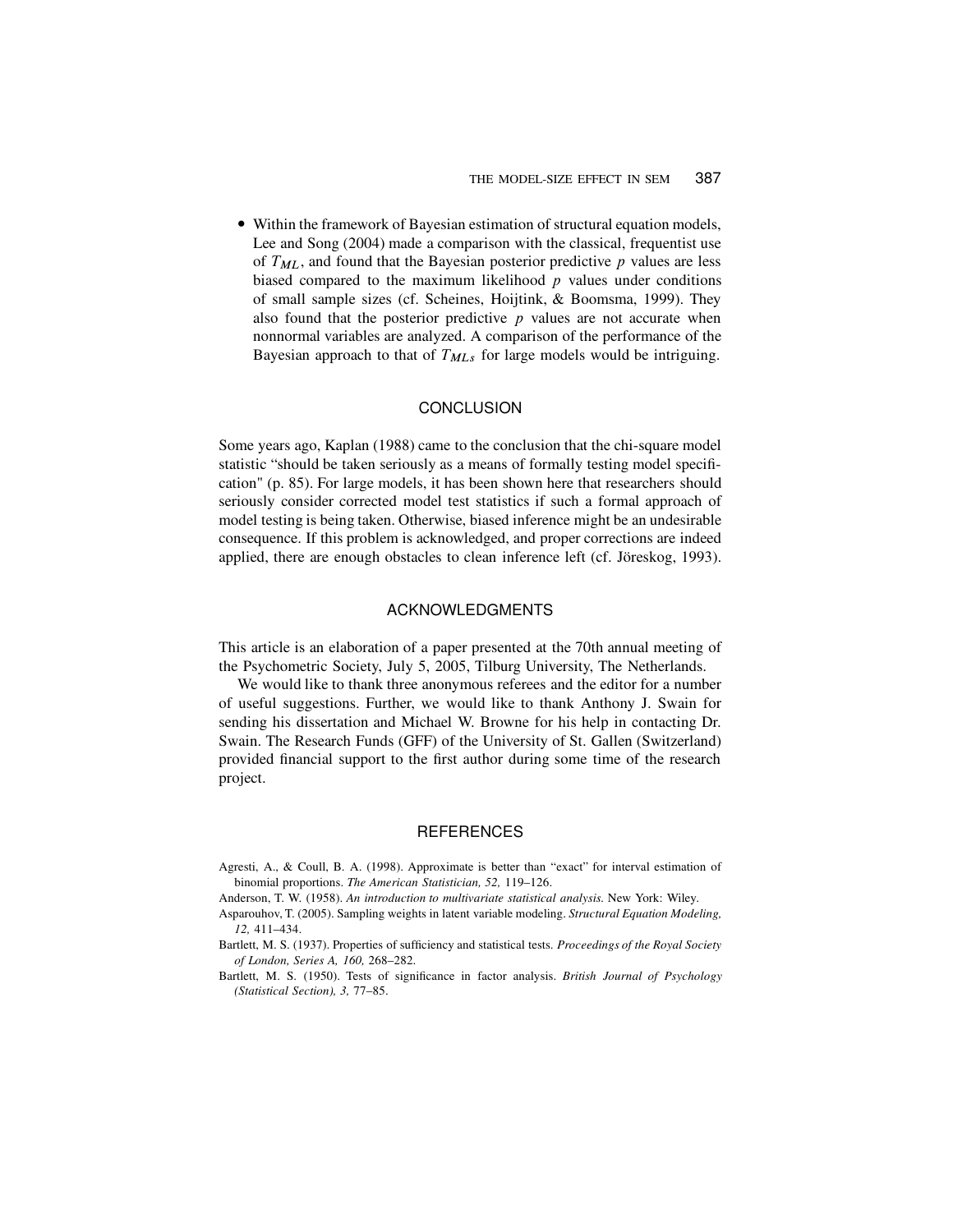- Bartlett, M. S. (1954). A note on the multiplying factors for various  $\chi^2$  approximations. *Journal of* the Royal Statistical Society, Series B, 16, 296–298.
- Bentler, P. M. (1995). EQS structural equations program manual. Encino, CA: Multivariate Software.
- Bentler, P. M., & Yuan, K.-H. (1999). Structural equation modeling with small samples: Test statistics. Multivariate Behavioral Research, 34, 181–197.
- Birnbaum, Z. W. (1952). Numerical tabulation of the distribution of Kolmogorov's statistic for finite sample size. Journal of the American Statistical Association, 47, 425–441.
- Bollen, K. A. (1989). Structural equations with latent variables. New York: Wiley.
- Boomsma, A. (1982). The robustness of LISREL against small sample sizes in factor analysis models. In K. G. Jöreskog & H. Wold (Eds.), Systems under indirect observation: Causality, structure, prediction (Part 1, pp. 149–173). Amsterdam: North-Holland.
- Boomsma, A. (1983). On the robustness of LISREL (maximum likelihood estimation) against small sample size and non-normality. Unpublished doctoral dissertation, University of Groningen, The Netherlands.
- Boomsma, A. (1985). Nonconvergence, improper solutions, and starting values in LISREL maximum likelihood estimation. Psychometrika, 50, 229–242.
- Boomsma, A., & Hoogland, J. J. (2001). The robustness of LISREL modeling revisited. In R. Cudeck, S. du Toit, & D. Sörbom (Eds.), Structural equation modeling: Present and future: A Festschrift in honor of Karl Jöreskog (pp. 139–168). Chicago: Scientific Software International.
- Box, G. E. P. (1949). A general distribution theory for a class of likelihood criteria. Biometrika, 36, 317–346.
- Box, G. E. P. (1954). Some theorems on quadratic forms applied in the study of analysis of variance problems: I. Effect of inequality of variance in the one-way classification. Annals of Mathematical Statistics, 25, 290–302.
- Browne, M. W. (1982). Covariance structures. In D. M. Hawkins (Ed.), Topics in applied multivariate analysis (pp. 72–142). Cambridge, UK: Cambridge University Press.
- Browne, M. W. (1984). Asymptotically distribution-free methods for the analysis of covariance structures. British Journal of Mathematical and Statistical Psychology, 37, 62–83.
- Browne, M. W., & Cudeck, R. (1992). Alternative ways of assessing model fit. Sociological Methods & Research, 21, 230–258.
- Curran, P. J., Bollen, K. A., Paxton, P., Kirby, J., & Chen, F. (2002). The noncentral chi-square distribution in misspecified structural equation models: Finite sample results from a Monte Carlo simulation. Multivariate Behavioral Research, 37, 1–36.
- Curran, P. J., West, S. G., & Finch, J. F. (1996). The robustness of test statistics to nonnormality and specification error in confirmatory factor analysis. Psychological Methods, 1, 16–29.
- Fouladi, R. T. (1999, April). Model fit in covariance structure analysis under small sample conditions—Modified maximum likelihood and asymptotically distribution free generalized least squares procedures. Paper presented at the annual meeting of the American Educational Research Association, Montreal, Canada.
- Fouladi, R. T. (2000). Performance of modified test statistics in covariance and correlation structure analysis under conditions of multivariate nonnormality. Structural Equation Modeling, 7, 356-410.
- Gnanadesikan, R. (1977). Methods for statistical data analysis of multivariate observations. New York: Wiley.
- Hau, K.-T., & Marsh, H. W. (2004). The use of item parcels in structural equation modelling: Nonnormal data and small sample sizes. British Journal of Mathematical and Statistical Psychology, 57, 327–351.
- Herzog, W., & Boomsma, A. (2006, June). Finite sample corrections for RMSEA estimation. Paper presented at the annual meeting of the Psychometric Society, Montreal, Canada.
- Hoogland, J. J. (1999). The robustness of estimation methods for covariance structure analysis. Unpublished doctoral dissertation, University of Groningen, The Netherlands.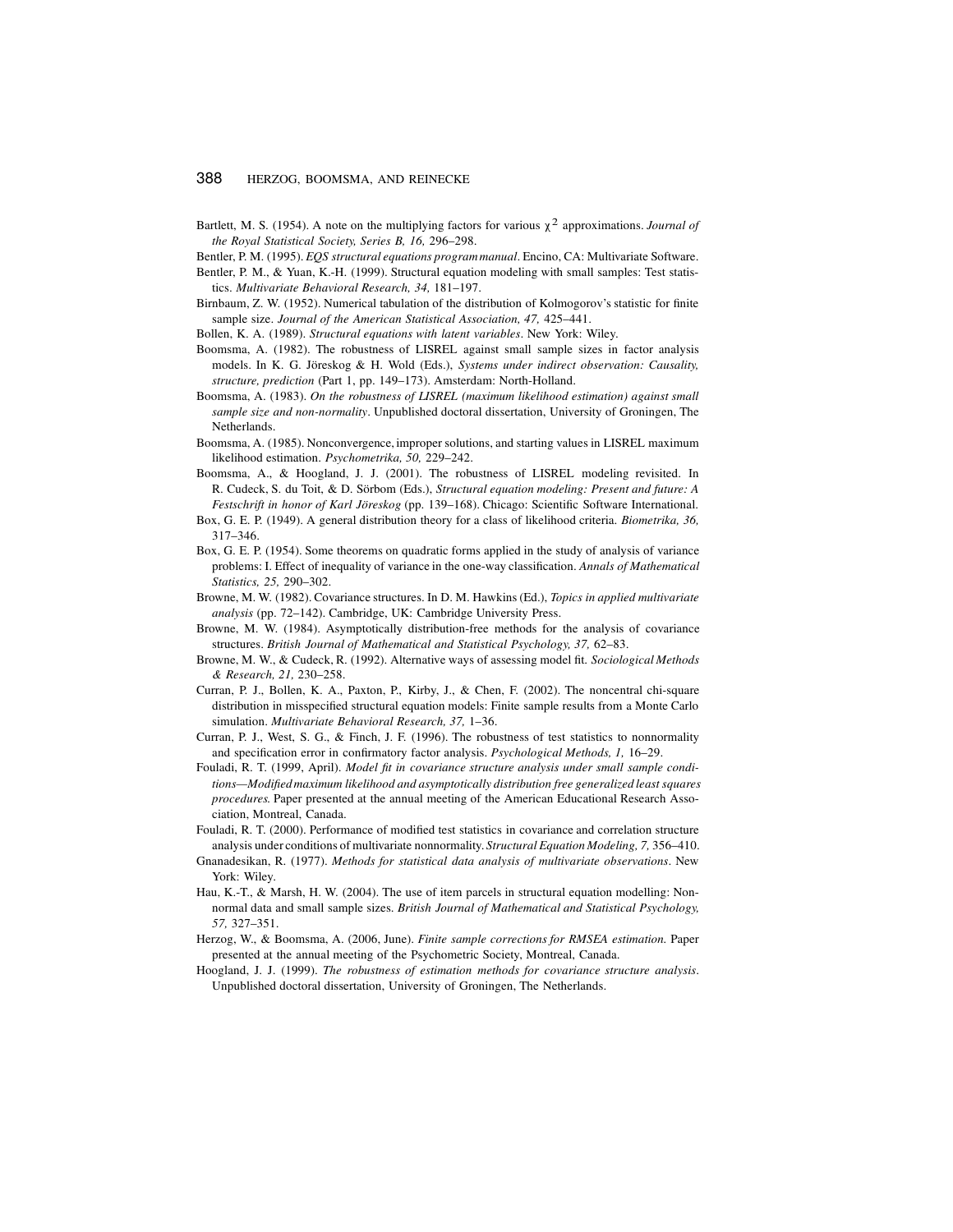- Hu, L. T., & Bentler, P. M. (1999). Cutoff criteria for fit indexes in covariance structure analysis: Conventional criteria versus new alternatives. Structural Equation Modeling, 6, 1–55.
- Hu, L. T., Bentler, P. M., & Kano, Y. (1992). Can test statistics in covariance structure analysis be trusted? Psychological Bulletin, 112, 351–362.
- Jackson, D. L. (2003). Revisiting sample size and number of parameter estimates: Some support for the N:q hypothesis. Structural Equation Modeling, 10, 128–141.
- Jöreskog, K. G. (1993). Testing structural equation models. In K. A. Bollen & J. S. Long (Eds.), Testing structural equation models (pp. 294–316). Newbury Park, CA: Sage.
- Jöreskog, K. G. (2005, May). Structural equation modeling with LISREL 8.7. Symposium conducted at The Gleacher Center (in cooperation with K. A. Bollen), Chicago.
- Jöreskog, K. G., Sörbom, D., Du Toit, S., & Du Toit, M. (2001). LISREL 8: New statistical features (3rd rev. ed.). Chicago: Scientific Software International.
- Kaplan, D. (1988). The impact of specification error on the estimation, testing, and improvement of structural equation models. Multivariate Behavioral Research, 23, 69–86.
- Kenny, D. A., & McCoach, D. B. (2003). Effect of the number of variables on measures of fit in structural equation modeling. Structural Equation Modeling, 10, 333–351.
- Kensuke, O., Takahiro, H., & Kazuo, S. (2005, July). Bartlett correction of likelihood ratio statistics in structural equation modeling. Poster presented at the annual meeting of the Psychometric Society, Tilburg, The Netherlands.
- Lawley, D. N. (1956). A general method for approximating to the distribution of likelihood ratio criteria. Biometrika, 43, 295–303.
- Lee, S.-Y., & Song, X.-Y. (2004). Evaluation of the Bayesian and maximum likelihood approaches in analyzing structural equation models with small sample sizes. Multivariate Behavioral Research, 39, 653–686.
- Marsh, H. W., Hau, K.-T., Balla, J. R., & Grayson, D. (1998). Is more ever too much? The number of indicators per factor in confirmatory factor analysis. Multivariate Behavioral Research, 33, 181–220.
- Marsh, H. W., Hau, K.-T., & Wen, Z. L. (2004). In search of golden rules: Comment on hypothesistesting approaches to setting cutoff values for fit indexes and danger in overgeneralizing Hu and Bentler's 1999 findings. Structural Equation Modeling, 11, 320–341.
- Massey, F. J., Jr. (1951). The Kolmogorov–Smirnov test for goodness of fit. Journal of the American Statistical Association, 46, 68–78.
- Muthén, B. O. (1993). Goodness of fit with categorical and other nonnormal variables. In K. A. Bollen & J. S. Long (Eds.), Testing structural equation models (pp. 205–234). Newbury Park, CA: Sage.
- Muthén, B. O. (2004). Mplus: Statistical analysis with latent variables: Technical appendices. Los Angeles: Muthén & Muthén.
- Muthén, B. O., & Satorra, A. (1995). Technical aspects of Muthén's LISCOMP approach to estimation of latent variable relations with a comprehensive measurement model. Psychometrika, 60, 489–503.
- Muthén, L. K., & Muthén, B. O. (2004). Mplus user's guide (3rd ed.). Los Angeles: Muthén & Muthén.
- Nevitt, J., & Hancock, G. R. (2001). Performance of bootstrapping approaches to model test statistics and parameter standard error estimation in structural equation modeling. Structural Equation Modeling, 8, 353–377.
- Nevitt, J., & Hancock, G. R. (2004). Evaluating small sample approaches for model test statistics in structural equation modeling. Multivariate Behavioral Research, 39, 439–478.
- Neyman, J., & Pearson, E. S. (1928). On the use and interpretation of certain test criteria for purposes of statistical inference: Part I. Biometrika, 20A, 175–240.